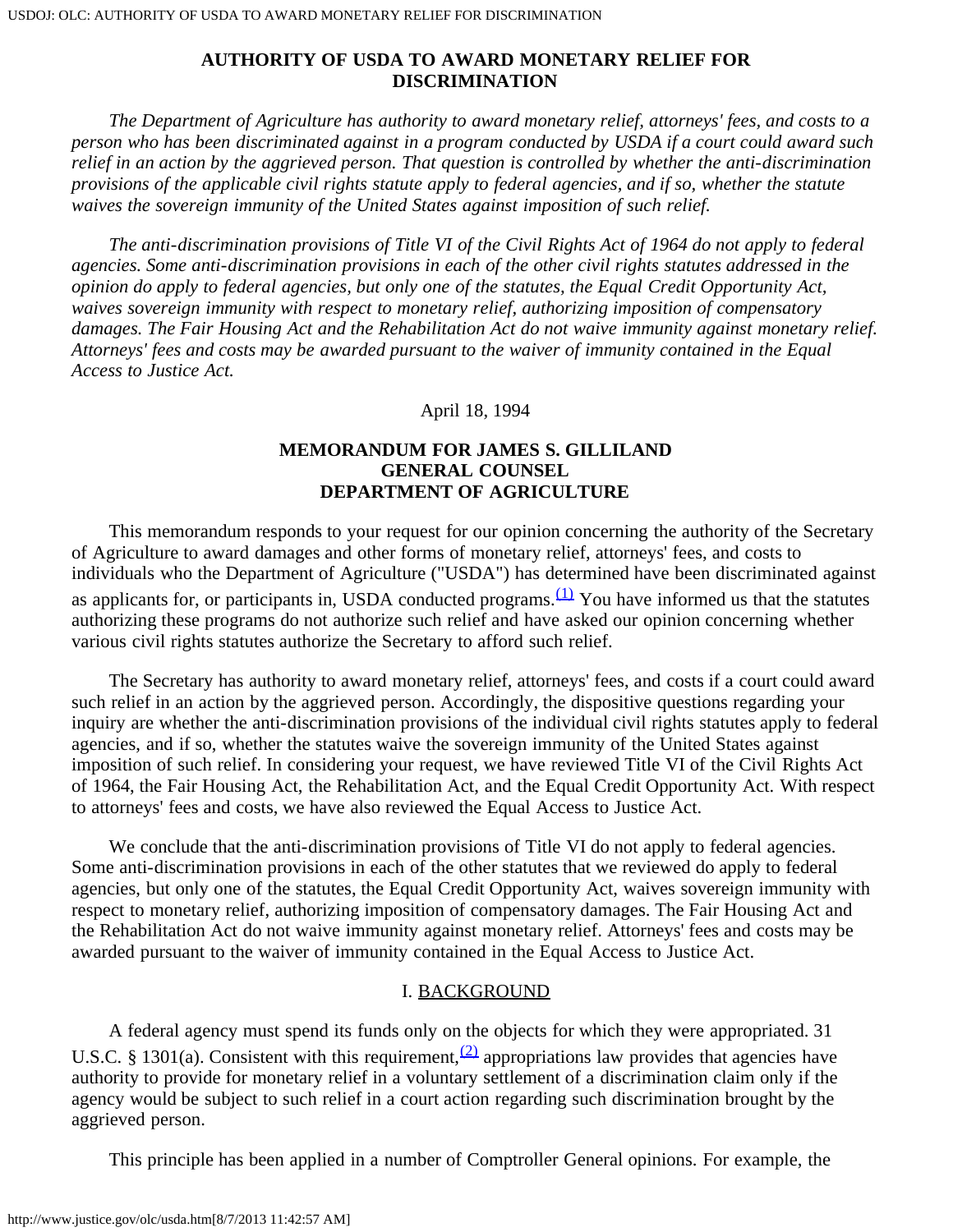Comptroller General has concluded that agencies have the authority to settle administrative complaints of employment discrimination by awarding back pay because such monetary relief is available in a court proceeding under Title VII of the Civil Rights Act of 1964 ("Title VII"); however, "[t]he award may not provide for compensatory or punitive damages as they are not permitted under Title VII." Equal Employment Opportunity Commission, 62 Comp. Gen. 239, 244-45 (1983).<sup>[\(3\)](#page-12-2)</sup> The Comptroller General has come to the same conclusion with respect to the Age Discrimination in Employment Act of 1967 ("ADEA"). Albert D. Parker, 64 Comp. Gen. 349, 352 (1985). The Comptroller General has applied this appropriations law limitation directly to USDA. SeeComp. Gen. Decision No. B-237615, at 1 (June 4, 1990) ("Employee may not be reimbursed for economic losses pursuant to a resolution agreement made under [ADEA or Title VII] since there is no authority for reimbursement of compensatory damages under either statutory authority."). $\frac{(4)}{4}$  $\frac{(4)}{4}$  $\frac{(4)}{4}$ 

 Therefore, the question you have raised regarding the Secretary's authority to award monetary relief in administrative proceedings turns on whether the various civil rights statutes authorize the award of such relief against federal agencies in a court proceeding. That question requires a two-step analysis: whether federal agencies are subject to the discrimination prohibitions of the statute; and, if so, whether the statute waives the sovereign immunity of the United States against monetary relief. See U.S. Dept. of Energy v. Ohio, 112 S. Ct. 1627, 1632 (1992) (Energy Department conceded it was subject to procedural requirements of Clean Water Act and Resource Conservation and Recovery Act and liable for coercive fines under those statutes; therefore, only question presented was whether the statutes waived sovereign immunity from liability for punitive fines). $(5)$ 

 The first step of the analysis requires application of conventional standards of statutory interpretation. The second step, however, requires application of a special, "unequivocal expression" interpretive standard that the Supreme Court has established to govern determinations as to whether a statute waives sovereign immunity -- either the inherent constitutional immunity of the federal government or the Eleventh Amendment immunity of the States:

Waivers of the Government's sovereign immunity, to be effective, must be unequivocally expressed. . . . [T]he Government's consent to be sued must be construed strictly in favor of the sovereign, and not enlarge [d] beyond what the language requires  $\dots$ . As in the Eleventh Amendment context, the unequivocal expression of elimination of sovereign immunity that we insist upon is an expression in statutory text. If clarity does not exist there, it cannot be supplied by a committee report.

United States v. Nordic Village, Inc., 112 S. Ct. 1011, 1014-16 (1992) (internal quotation marks and citations omitted). Thus, "[t]here is no doubt that waivers of federal sovereign immunity must be 'unequivocally expressed' in the statutory test." United States v. Idaho, Ex Rel. Dir., Dept. of Water Res., 113 S. Ct. 1893, 1896 (1993).

 The methodology required by this "unequivocal expression" standard may be illustrated by the decision in Nordic Village. Seven Justices joined in an opinion for the Court that found that although a provision of the Bankruptcy Code could be read to effect a waiver of sovereign immunity for monetary claims against the United States by a bankruptcy trustee, the provision was "susceptible of at least two interpretations that do not authorize monetary relief." 112 S. Ct. at 1015 (emphasis in original). The Court made no effort to apply traditional rules of statutory construction to determine which was the better reading of the provision and simply concluded:

The foregoing [two alternative interpretations] are assuredly not the only readings of [the provision], but they are plausible ones -- which is enough to establish that a reading imposing monetary liability on the Government is not "unambiguous" and therefore should not be adopted.

Id.at 1016.<sup>(6)</sup> The Court held that sovereign immunity against imposition of monetary relief had not been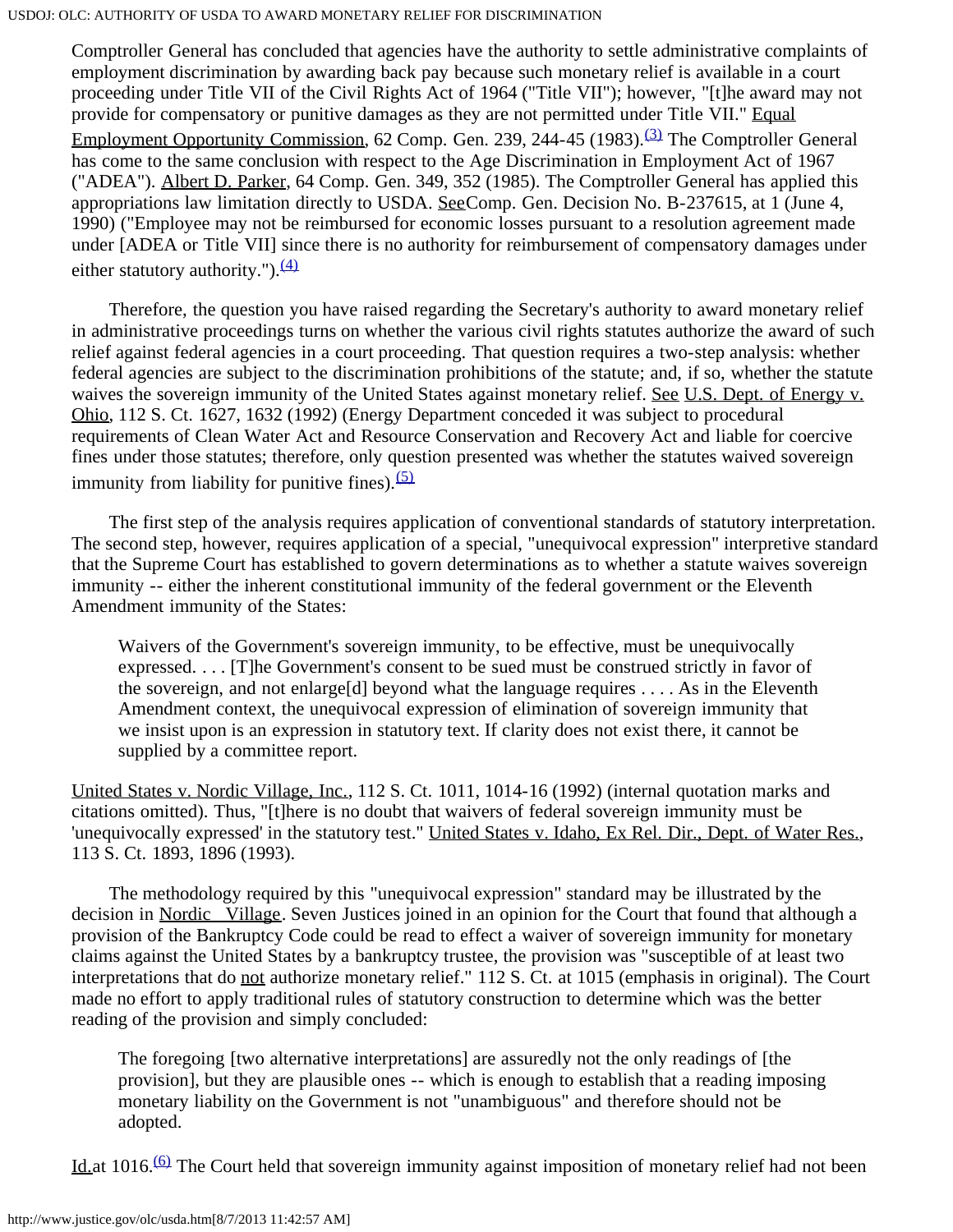waived.

 In consultation with the Civil and Civil Rights Divisions of the Department of Justice, and having received and considered submissions from various interested governmental and nongovernmental

parties,  $\frac{1}{2}$  we have identified four civil rights statutes that may apply to USDA programs: Title VI of the Civil Rights Act of 1964, the Fair Housing Act, the Rehabilitation Act, and the Equal Credit Opportunity Act. We will discuss Title VI first. That analysis presents the least difficulty, because it is well established that the anti-discrimination provisions of Title VI do not apply to federal agencies and thus there is no need to discuss whether sovereign immunity has been waived. The remaining three statutes require more discussion. The first step of the analysis is satisfied in each case because federal agencies are covered by the anti-discrimination provisions of each statute, at least to some extent. Applying the "unequivocal expression" standard required under the second step, however, we have concluded that sovereign immunity has been waived with respect to monetary relief by only one of the statutes: the Equal Credit Opportunity Act. The final section of the memorandum discusses attorneys' fees and costs.

## II. TITLE VI

 Title VI of the Civil Rights Act of 1964 ("Title VI"), 42 U.S.C. § 2000d, provides that "[n]o person in the United States shall, on the ground of race, color, or national origin, be excluded from participation in, be denied the benefits of, or be subjected to discrimination under any program or activity receiving federal financial assistance." By its terms, this anti-discrimination provision does not apply to programs conducted directly by a federal agency, but rather applies only to "any program or activity receiving federal financial assistance." The conclusion that this provision does not include federal agencies is reinforced by the definitions of "program or activity" and "program" contained in 42 U.S.C. § 2000d-4a. That provision specifically identifies the kinds of entities that are covered, including State and local governments, but contains no reference to the federal government. The courts have held that Title VI "was meant to cover only those situations where federal funding is given to a non-federal entity which, in turn, provides financial assistance to the ultimate beneficiary." Soberal-Perez v. Heckler, 717 F.2d 36, 38 (2nd Cir. 1983), cert. denied, 466 U.S. 929 (1984); Fagan v. U.S. Small Business Administration, 783 F. Supp. 1455, 1465 n.10 (D.D.C. 1992) (Title VI inapplicable to SBA direct loan program).

 In light of our conclusion that the discrimination prohibition of Title VI does not apply to federal agencies, there is no need to consider whether Title VI waives sovereign immunity.

### III. THE FAIR HOUSING ACT

A.

The Fair Housing Act, 42 U.S.C. §§ 3601 et seq.,<sup>[\(8\)](#page-13-0)</sup> prohibits covered persons and entities from engaging in any "discriminatory housing practice," which is defined as "an act that is unlawful under section 3604, 3605, 3606, or 3617 of this title." 42 U.S.C. § 3602(f). Section 3604 prohibits discrimination in the sale or rental of housing. Section 3603 of the Act provides that "the prohibitions against discrimination in the sale or rental of housing set forth in section 3604 . . . shall apply" to "dwellings owned or operated by the Federal Government." Thus, a federal agency is subject to the discrimination prohibitions of section 3604 whenever the agency itself is engaged in selling or renting real estate.

 In contrast to the language explicitly subjecting federal agencies to the discrimination prohibitions of section 3604, it is unclear whether federal agencies are subject to section 3605, which prohibits "any person or other entity whose business includes engaging in residential real estate-related transactions to discriminate against any person in making available such a transaction, or in the terms or conditions of such a transaction." The definition section of the Act does not include governments or government agencies in the definition of "person," see § 3602(d), and unless otherwise specified, the term "person" in a statute does not include the federal government or a federal agency. United States v. United Mine Workers of America, 330 U.S. 258, 275 (1947) ("In common usage," the term person "does not include the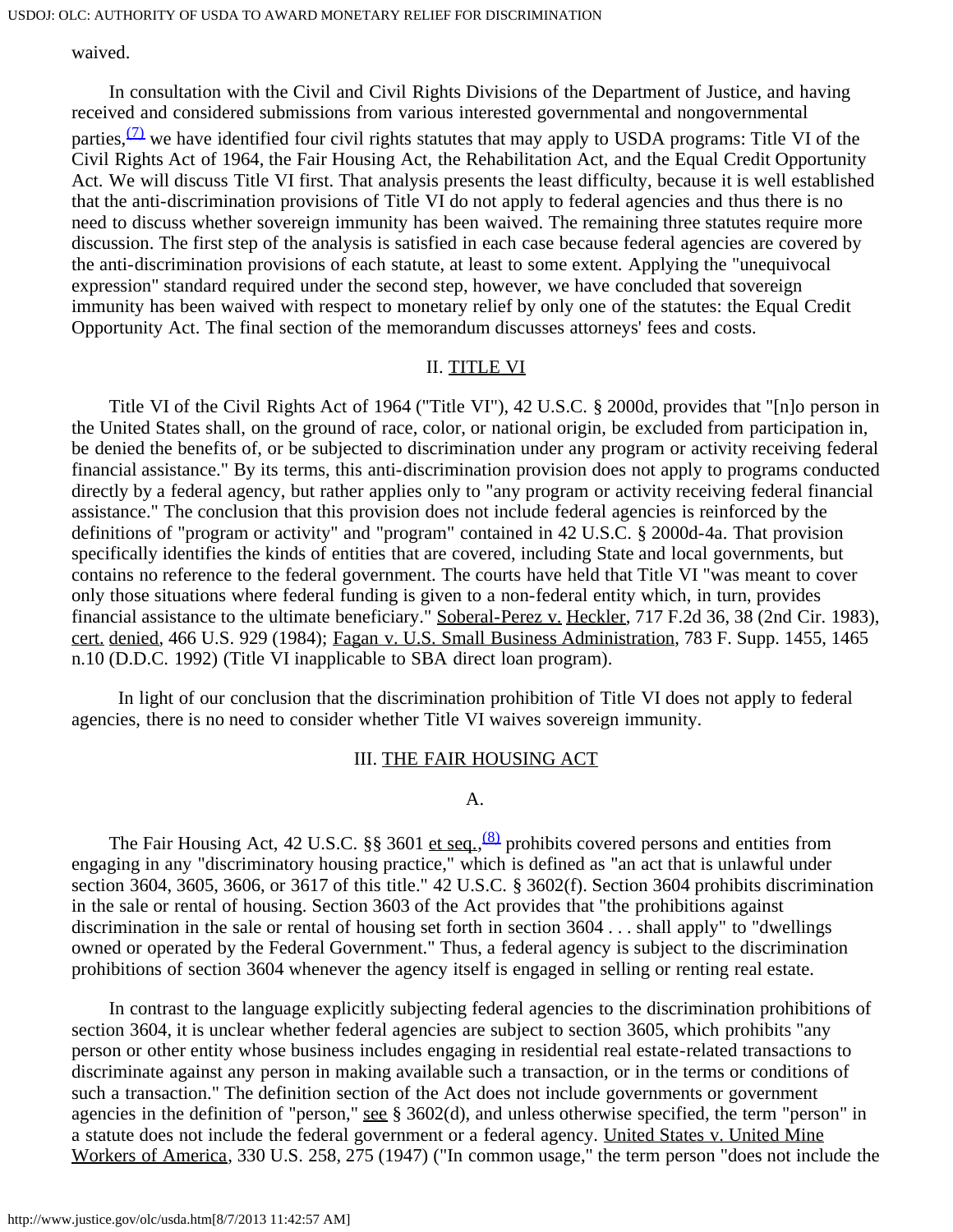sovereign, and statutes employing it will ordinarily not be construed to do so."). The term "entity" is not defined at all in the Act. It is not necessary to resolve this question for purposes of this opinion, however, because we conclude in the next section that the Act does not waive the sovereign immunity of the United States against monetary liability. $\frac{9}{2}$ 

B.

 Whether federal agencies are subject to monetary liability for violations of section 3604 of the Fair Housing Act turns on application of the "unequivocal expression" standard for waivers of sovereign immunity discussed in section I of this memorandum. We conclude that the Act does not waive sovereign immunity, because its text falls well short of satisfying the "unequivocal expression" standard.

 Section 3613 authorizes aggrieved persons to enforce the Fair Housing Act's anti-discrimination prohibitions in court. Although section 3613 is silent as to whom this action may brought against, it does specify what relief may be awarded. Subsection (c)(1) authorizes a court to award an aggrieved person "actual and punitive damages," as well as injunctive relief. In addition, under subsection (c)(2), the court "may allow the prevailing party, other than the United States, a reasonable attorney's fee and costs. The United States shall be liable for such fees and costs to the same extent as a private person."

We do not believe that section 3613 waives sovereign immunity, except with respect to attorneys' fees and costs. Although the Fair Housing Act expressly establishes a general cause of action for redress of discriminatory practices, it is silent as to the parties against whom such a cause of action may be brought and it does not contain language expressly subjecting the United States to such a suit.

 It is possible to infer from the fact that section 3603 expressly subjects the United States to the discrimination provisions of section 3604 that Congress intended that the cause of action established by section 3613 would also apply to the United States. However, section 3613 does not say so and the Supreme Court has held that subjecting a governmental entity to the substantive or procedural requirements of a statute does not necessarily mean that sovereign immunity has been waived or abrogated with respect to claims for damages. See, e.g., U.S. Dept. of Energy v. Ohio, 112 S. Ct. 1627 (1992) (federal agencies subject to procedural requirements of Clean Water Act and Resource Conservation and Recovery Act but immune from actions for punitive fines); Atascadero State Hospital v. Scanlon, 473 U.S. 234, 244-46 (1985) (States subject to section 504 of Rehabilitation Act but immune from actions for monetary relief); Employees v. Missouri Public Health Dept., 411 U.S. 279 (1973) (States subject to Fair Labor Standards Act but immune from actions for monetary relief).<sup>(10)</sup> The Court has stated that additional language in the suit authorization provision is necessary to "indicat[e] in some way by clear language that the constitutional immunity [is being] swept away." Id. at 285.

The only additional relevant language in section 3613 is subsection  $(c)(2)$ , which authorizes the award of attorneys' fees:

In a civil action [brought by an aggrieved person under section 3613], the court, in its discretion, may allow the prevailing party, other than the United States, a reasonable attorney's fee and costs. The United States shall be liable for such fees and costs to the same extent as a private person.

The presence, in a provision authorizing the bringing of suits by private parties, of language indicating that the United States may be liable for attorneys' fees and costs certainly indicates a recognition that the United States may be subject to suits under the provision. The question remains whether that is a sufficient expression of a waiver of sovereign immunity against damages or any other monetary relief except attorneys' fees and costs.

 We recognize that it is a plausible reading of the statute to answer that question in the affirmative. We note, however, that the Supreme Court has declined to give such a reading to an attorneys' fees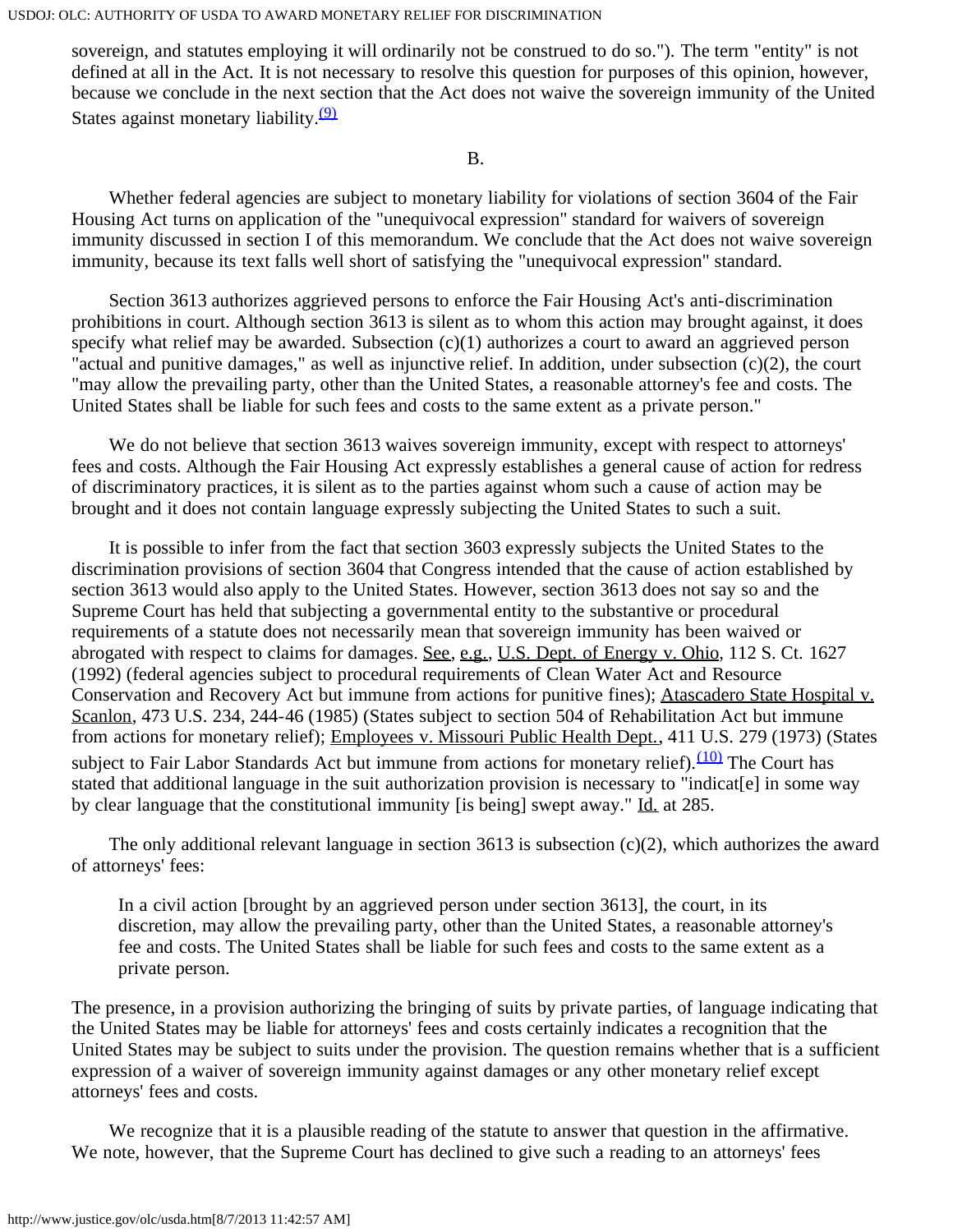provision in a State sovereign immunity context. See Dellmuth v. Muth, 491 U.S. 223, 231 (1989) (stating in decision holding State sovereign immunity not abrogated by Education of the Handicapped Act: "The 1986 Amendment to the EHA deals only with attorney's fees, and does not alter or speak to what parties are subject to suit."). In any event, we conclude that the statute does not meet the "unequivocal expression" standard because there is another plausible interpretation of the attorneys' fees language that would not entail waiver of immunity for damages and other monetary relief. Just because the United States is subject to the cause of action does not necessarily mean it is subject to the full range of remedies that are set forth in the statute. These remedies include not only compensatory and punitive damages, but also a "permanent or temporary injunction, temporary restraining order, or other order (including an order enjoining the defendant from engaging in such [discriminatory housing] practice or ordering such affirmative action as may be appropriate)."  $42 \text{ U.S.C. }$  §  $3613(c)(1)$ .

 The alternative plausible interpretation of the statute is that the attorneys' fees provision contemplates an action that is limited to seeking relief other than money damages. This reading is based on the fact that the sovereign immunity of the United States against non-monetary relief already has been waived by the Administrative Procedure Act (the "APA"), 5 U.S.C. §§ 701 et seq., which provides that

[a]n action in a court of the United States seeking relief other than money damages and stating a claim that an agency or an officer or employee thereof acted or failed to act in an official capacity or under color of legal authority shall not be dismissed nor relief therein denied on the ground that it is against the United States.

5 U.S.C. § 702[.\(11\)"](#page-13-3)[T]he caselaw of [the Court of Appeals for the District of Columbia Circuit] confirms that 'the [APA] waiver applies to any suit, whether under the APA . . . or any other statute."<sup>(12)</sup> Other Circuits are in accord,  $(13)$  and the Supreme Court has implicitly held that the APA waiver is not limited to actions brought under the APA, see Bowen v. Massachusetts, 487 U.S. 879, 891-901 (1988) (APA waiver applied in action brought under 28 U.S.C. § 1331).

 Under the Supreme Court's "unequivocal expression" standard, the availability of this alternative interpretation of the Fair Housing Act attorneys' fees provision -- that it contemplates an action for nonmonetary relief based on the APA waiver of sovereign immunity -- precludes finding a waiver of sovereign immunity. See Nordic Village, 112 S. Ct. at 1016 (when a provision is subject to more than one plausible interpretation, the "reading imposing monetary liability on the Government is not 'unambiguous' and therefore should not be adopted"). $\frac{(14)}{14}$  $\frac{(14)}{14}$  $\frac{(14)}{14}$ 

 We therefore conclude that the text of the Fair Housing Act as amended does not waive the sovereign immunity of the United States against imposition of monetary relief. The APA waives sovereign immunity as to any non-monetary relief available under the Act.

C.

 The foregoing conclusion is reinforced by consideration of the text and legislative history of the Fair Housing Act when it was originally enacted as Title VIII of the Civil Rights Act of 1968 ("Title VIII"), supra, and of the 1988 amendments to the Fair Housing Act (the "1988 Amendments"), Pub.L. No. 100- 430, 102 Stat. 1619. This is a useful methodology for considering whether the Act waives sovereign immunity because it allows a focused analysis of whether Congress specifically intended to waive sovereign immunity. $\frac{(15)}{2}$  $\frac{(15)}{2}$  $\frac{(15)}{2}$ 

 As discussed above, the language in the Fair Housing Act that provides the most specific basis for an argument that sovereign immunity for monetary liability has been waived is the language in the attorneys' fees provision authorizing a court to award "the prevailing party, other than the United States, a reasonable attorney's fee and costs. The United States shall be liable for such fees and costs to the same extent as a private person." 42 U.S.C. § 3613(c)(2). This specific reference to the United States was not contained in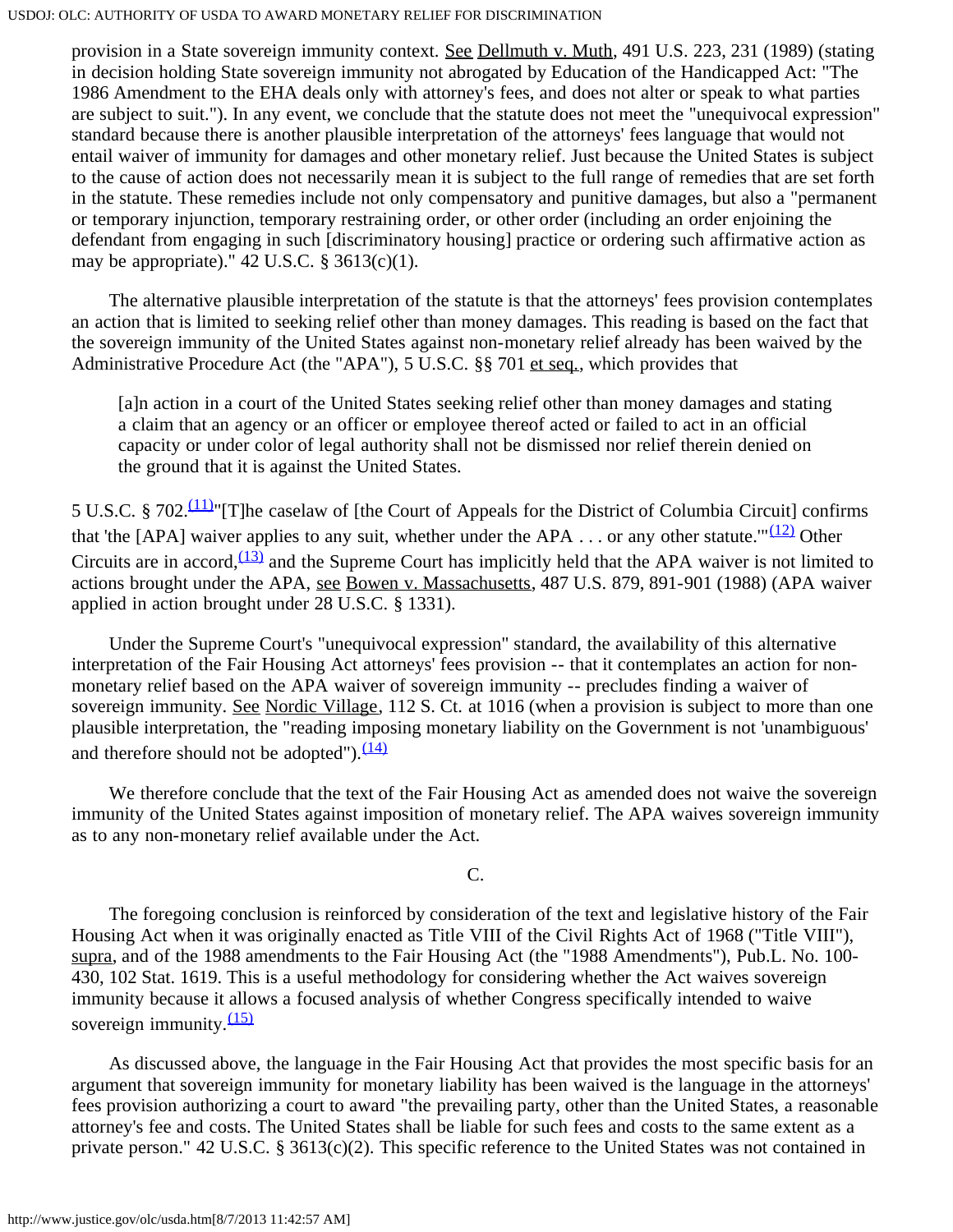the original Fair Housing Act's (Title VIII's) attorneys' fees provision, which authorized the courts to "award to the plaintiff . . . reasonable attorney fees in the case of a prevailing plaintiff: Provided, that the said plaintiff in the opinion of the court is not financially able to assume said attorney's fees." Pub. L. No. 90-284, § 812(c), 82 Stat. 88 (1968). As with the current version of the Act, the original provision on enforcement by private persons authorized an award of damages to an aggrieved person but was silent as to who could be potential defendants in the civil actions. Id., § 812, 82 Stat. at 88.

 Thus, the original Fair Housing Act contained no express or implied reference to any cause of action against the United States in its provisions establishing a private cause of action and authorizing awards of attorneys' fees. The 1988 Amendments to the Act removed the "ability to pay" limitation on attorneys' fee awards and added language making it clear that the United States was subject to an award of attorneys' fees and costs. The 1988 Amendments, however, did not add any language suggesting that the United States was subject to damages claims.

 The legislative history of the 1988 Amendments reinforces the conclusion that the Housing Act does not waive the sovereign immunity of the United States for monetary relief. $\frac{(16)}{(16)}$  The principal legislative history for those amendments is contained in the report of the Committee on the Judiciary of the House of Representatives. H.R. Rep. No. 711, 100th Cong., 2d Sess. (1988), reprinted in 1988 U.S.C.C.A.N. 2173. In a paragraph giving an overview of the purpose of the amendments made by the committee, the report stated that the revision "brings attorney's fee language in title VIII closer to the model used in other civil rights laws." 1988 U.S.C.C.A.N. at 2174. The committee went on to state later in the report that "[t]he bill strengthens the private enforcement section by expanding the statute of limitations, removing the limitation on punitive damages, and brings [sic] attorney's fee language in title VIII closer to the model used in other civil rights laws." Id. at  $2178.\frac{(17)}{17}$  $2178.\frac{(17)}{17}$  $2178.\frac{(17)}{17}$ 

 The committee report indicates that the thrust of the amendments was to remove limitations on effective private enforcement by changing the statute of limitations, removing the limit on punitive damages, and removing the "ability to pay" limitation on the award of attorneys' fees. It also indicates an intent to conform the language of the attorneys' fees provision to that in other civil rights laws.  $\frac{(18)}{180}$  There is no discussion whatsoever of actions against the United States, much less any reference to an intent to waive sovereign immunity or to establish monetary liability for the United States.

 Given the focused nature of the 1988 amendments to the Fair Housing Act, it is not reasonable to infer any intent to waive the sovereign immunity of the United States against imposition of monetary relief. At most, the amendments can be read to waive sovereign immunity against awards of attorneys' fees. Reading into the amendment a broader waiver would be impermissible under the interpretative method required by the Supreme Court and would amount to finding an accidental waiver or a waiver by inadvertence.

D.

 Our conclusion regarding waiver of sovereign immunity under the Fair Housing Act is supported by the case law on other statutes. In Dellmuth v. Muth, 491 U.S. 223 (1989), the Supreme Court discussed whether the Education of the Handicapped Act ("EHA"), which, like the Fair Housing Act, had been amended to impose liability for attorneys' fees on an otherwise immune governmental entity (in that case, the States), subjected the States to suit. Although the textual basis for arguing waiver of sovereign immunity under that statute appears to be stronger than is the case under the Fair Housing Act, the Court declined to find waiver.

 The EHA "enacts a comprehensive scheme to assure that handicapped children may receive a free public education appropriate to their needs. To achieve these ends, the Act mandates certain procedural requirements for participating state and local educational agencies." Id. at 225. In Dellmuth, the Supreme Court reversed a decision of the Third Circuit Court of Appeals that the EHA abrogated the States' sovereign immunity against suit for damages. According to the Supreme Court,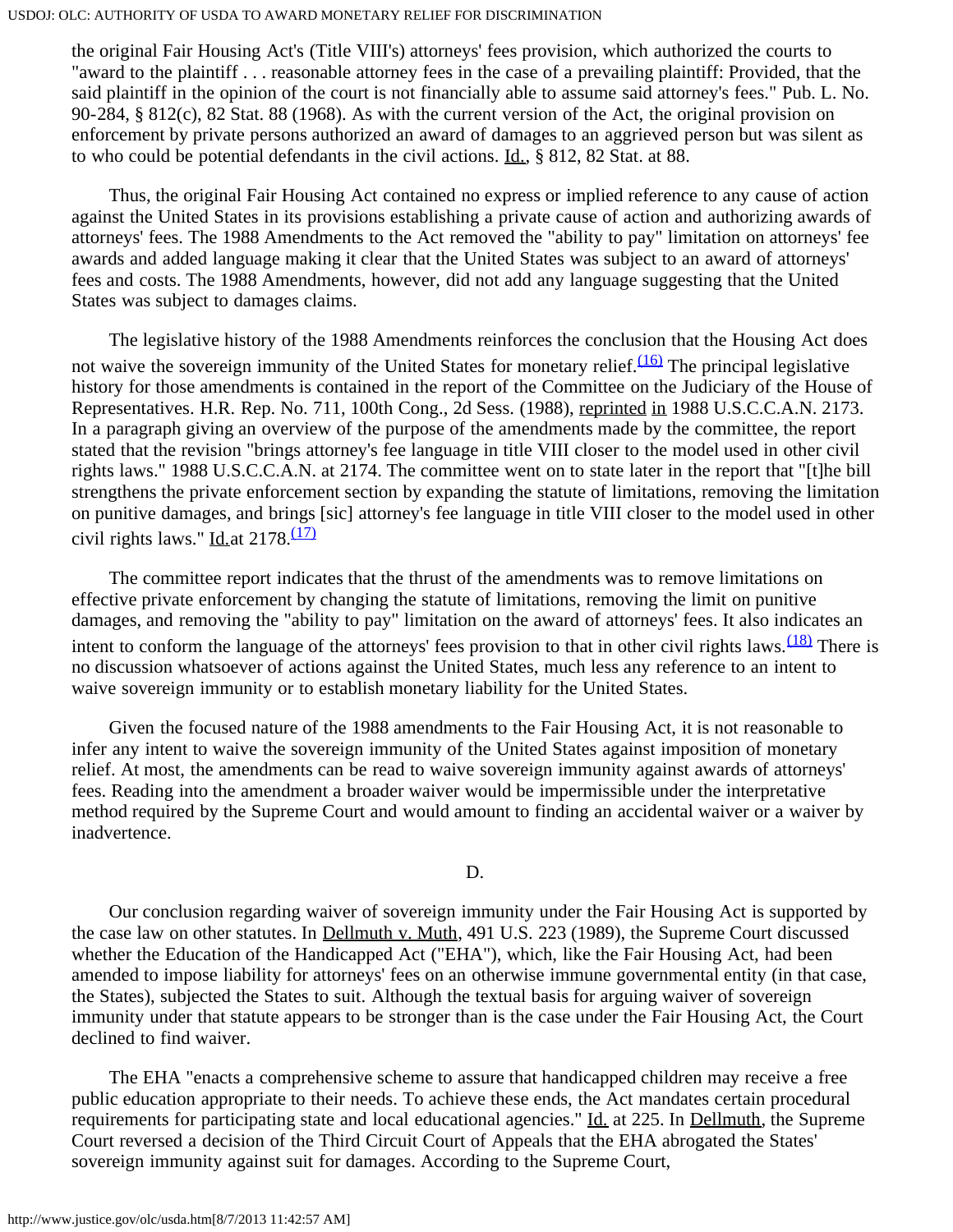[T]he Court of Appeals rested principally on three textual provisions. The court first cited the Act's preamble, which states Congress' finding that "it is in the national interest that the Federal government assist State and local efforts to provide programs to meet the education needs of handicapped children in order to assure equal protection of the law." Second, and most important for the Court of Appeals, was the Act's judicial review provision, which permits parties aggrieved by the administrative process to "bring a civil action . . . in any State court of competent jurisdiction or in a district court of the United States without regard to the amount in controversy." Finally, the Court of Appeals pointed to a 1986 Amendment to the EHA, which states that the Act's provision for a reduction of attorney's fees shall not apply "if the court finds that the State or local educational agency unreasonably protracted the final resolution of the action or proceeding or there was a violation of this section." In the view of the Court of Appeals, this amendment represented an express statement of Congress' understanding that States can be parties in civil actions brought under the EHA.

## Id. at 228 (citations omitted).

 We quote at length the Supreme Court's rejection of the Court of Appeals' analysis, because it can be applied directly to the Fair Housing Act:

We cannot agree that the textual provisions on which the Court of Appeals relied, or any other provisions of the EHA, demonstrate with unmistakable clarity that Congress intended to abrogate the States' immunity from suit. The EHA makes no reference whatsoever to either the Eleventh Amendment or the States' sovereign immunity. Nor does any provision cited by the Court of Appeals address abrogation in even oblique terms, much less with the clarity Atascadero requires. The general statement of legislative purpose in the Act's preamble simply has nothing to do with the States' sovereign immunity. The 1986 Amendment to the EHA deals only with attorney's fees, and does not alter or speak to what parties are subject to suit. . . . Finally, [the private cause of action provision] provides judicial review for aggrieved parties, but in no way intimates that the States' sovereign immunity is abrogated. As we made plain in Atascadero, "[a] general authorization for suit in federal court is not the kind of unequivocal statutory language sufficient to abrogate the Eleventh Amendment."

. . . We recognize that the EHA's frequent reference to the States, and its delineation of the States' important role in securing an appropriate education for handicapped children, make the States, along with local agencies, logical defendants in suits alleging violations of the EHA. This statutory structure lends force to the inference that the States were intended to be subject to damages actions for violations of the EHA. But such a permissible inference, whatever its logical force, would remain just that: a permissible inference. It would not be the unequivocal declaration which . . . is necessary before we will determine that Congress intended to exercise its powers of abrogation.

Id. at 231-32 (emphasis added) (citations omitted).

 Dellmuthpresented a stronger case for waiver of sovereign immunity than the Fair Housing Act because the EHA contains "frequent reference[s] to the States" and is obviously very much focused on the activities of the States, while the Fair Housing Act is focused on the private sector and has relatively minor relevance to the activities of federal agencies. Nonetheless, the Supreme Court refused to find that the EHA waived sovereign immunity, relying on specific points that are directly applicable to the Fair Housing Act: that an attorneys' fees provision speaks only to attorneys fees and does not address who is subject to suit or what remedies are available; that a general authorization for suit is not an "unequivocal expression"; and that legitimate inferences that Congress intended a damages cause of action are not "unequivocal expressions." $(19)$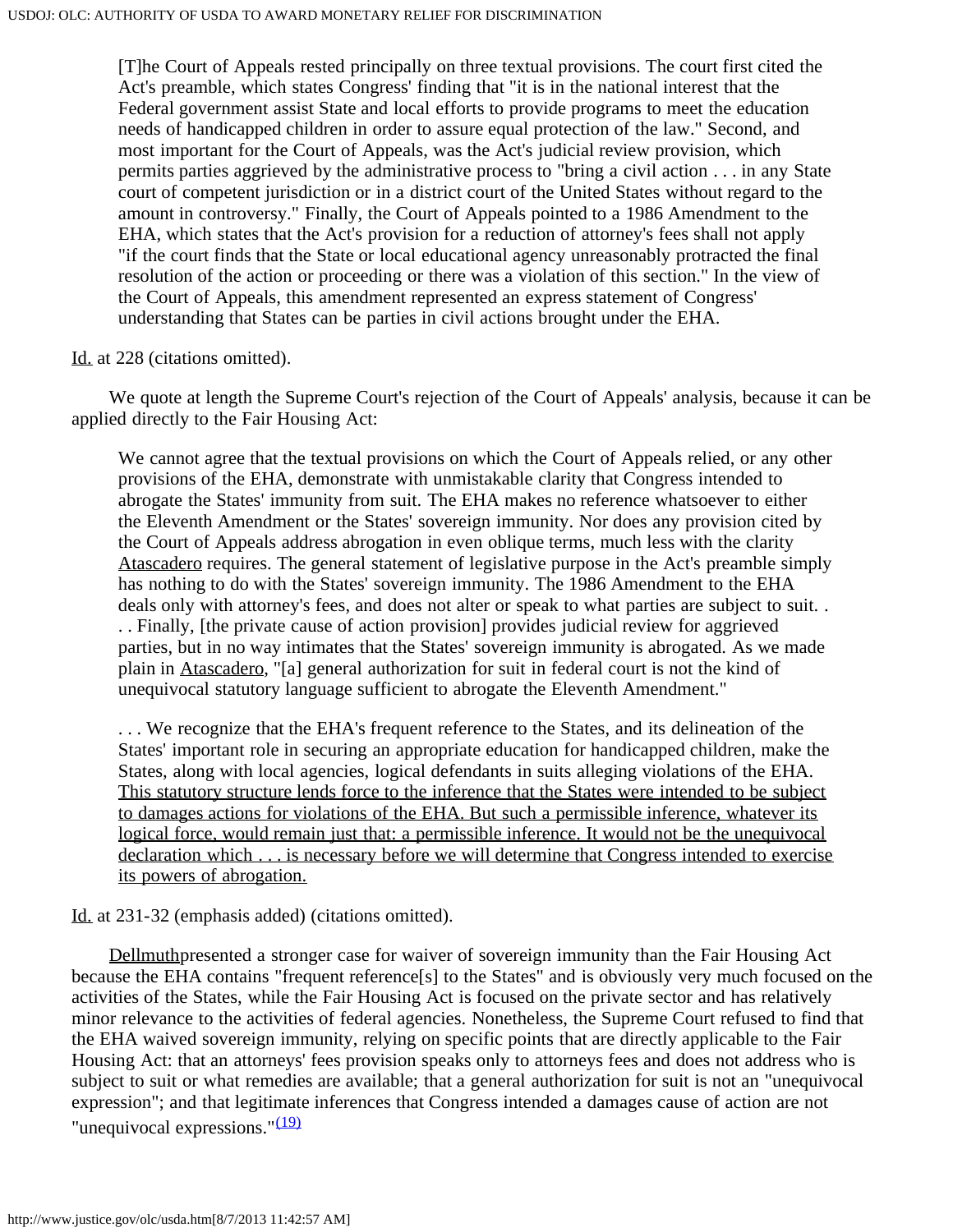The Department of Housing and Urban Development ("HUD") has submitted a letter stating its conclusion that "a federal agency . . . may be required to pay damages and other relief . . . [for] violations of the [Fair Housing Act]." $(20)$  HUD relies principally on the analysis contained in Doe v. Attorney General of the United States, 941 F.2d 780 (9th Cir. 1991), which held that the Rehabilitation Act waives the sovereign immunity of the United States against damage awards. As discussed in the next section of this memorandum, we believe that Doe used a method of statutory interpretation that is impermissible under the Supreme Court precedents and that the case was incorrectly decided.

# IV. REHABILITATION ACT

We reach fundamentally the same conclusions with respect to the Rehabilitation Act of 1973 as amended (the "Rehabilitation Act"), 29 U.S.C. §§ 794 et seq., as we have reached with respect to the Fair Housing Act.

A.

 Section 504 of the Rehabilitation Act, 29 U.S.C. § 794, prohibits discrimination on the basis of disability:

No otherwise qualified individual with a disability in the United States, as defined in section 706(8) of this title, shall, solely by reason of her or his disability, be excluded from the participation in, be denied the benefits of, or be subjected to discrimination under any program or activity receiving Federal financial assistance or under any program or activity conducted by any Executive agency or by the United States Postal Service.

Id. at § 794(a) (emphasis added). The underlined language, which was added to section 504 in 1978,<sup>[\(21\)](#page-14-6)</sup> expressly subjects federal agencies to the discrimination prohibitions of the Act.

B.

Section 505 of the Rehabilitation Act (29 U.S.C. § 794a), which also was added in 1978,  $(22)$  sets forth the remedies available for violations of the discrimination prohibitions. The following provisions of section 505 are pertinent here:  $\frac{(23)}{2}$  $\frac{(23)}{2}$  $\frac{(23)}{2}$ 

(a)(2) The remedies, procedures, and rights set forth in title VI of the Civil Rights Act of 1964 [42 U.S.C. §§ 2000d et seq.] shall be available to any person aggrieved by any act or failure to act by any recipient of Federal assistance or Federal provider of such assistance under section 794 of this title.

(b) In any action or proceeding to enforce or charge a violation of a provision of this subchapter, the court, in its discretion, may allow the prevailing party, other than the United States, a reasonable attorney's fee as part of the costs.

 Thus, as with the Fair Housing Act, the Rehabilitation Act has had two legislative enactments that bear on the sovereign immunity question: the original discrimination prohibition and a later amendment that can be argued to effect a waiver of immunity against imposition of monetary relief because it refers to the United States in a way that recognizes that federal agencies may be defendants in private actions. The history of the Rehabilitation Act enactments would at least initially suggest the possibility of a more plausible argument in favor of waiver, however, because its amendments were more sweeping than the Fair Housing Act amendments: while the Fair Housing Act amendments of 1988 merely made relatively minor changes to an existing cause of action and modified an attorneys' fees provision, the section 504 amendments in 1978 added for the first time a provision authorizing a private action for violations and a provision authorizing attorneys' fees awards.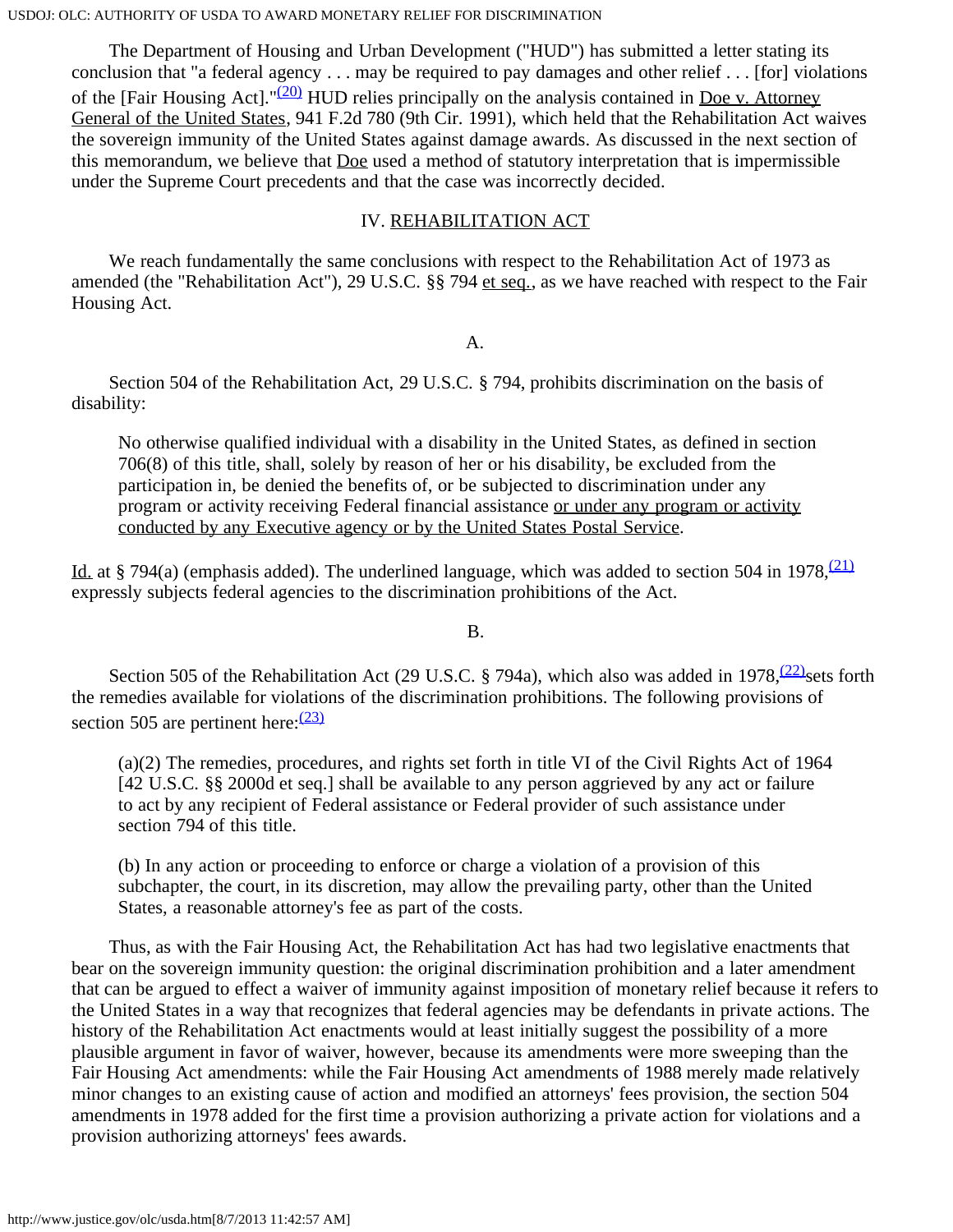However, after analyzing the Rehabilitation Act enactments under the Supreme Court's "unequivocal expression" standard, we conclude that there is no waiver of sovereign immunity for monetary relief. There is no fundamental difference between the effect of the Rehabilitation Act enactments and the effect of the Fair Housing Act enactments. In both cases, there is no express language authorizing actions against the United States for damages or other monetary relief and it is reasonable to read the cause of action and attorneys' fees provisions as allowing actions against the United States for injunctive relief pursuant to the waiver of sovereign immunity for such relief contained in the Administrative Procedure Act. As the Supreme Court made clear in Nordic Village, where a plausible reading is available that does not authorize monetary relief, "a reading imposing monetary liability on the Government is not 'unambiguous' and therefore should not be adopted." 112 S. Ct. at  $1016$ .<sup>[\(24\)](#page-15-2)</sup>

C.

 Our conclusion is supported by the case law. The Supreme Court already has held that the Rehabilitation Act does not abrogate the sovereign immunity of the States. In Atascadero State Hospital v. Scanlon, 473 U.S. 234 (1985), the Court held that sections 504 and 505 of the Act do not abrogate the States' Eleventh Amendment sovereign immunity against imposition of monetary relief. Id. at 244-46. Applying an "unequivocally clear" standard,  $(25)$  which is substantially the same as the "unequivocal expression" standard governing waiver of federal immunity (Nordic Village, 112 S. Ct. at 1016), the Court held that States that receive federal assistance are clearly subject to the discrimination prohibition of section 504,

[b]ut given their constitutional role, the States are not like any other class of recipients of federal aid. A general authorization for suit in federal court is not the kind of unequivocal statutory language sufficient to abrogate the Eleventh Amendment. When Congress chooses to subject the States to federal jurisdiction, it must do so specifically. Accordingly, we hold that the Rehabilitation Act does not abrogate the Eleventh Amendment bar to suits against the States.

473 U.S. at 246 (citations omitted).  $\frac{(26)}{7}$ The Court did not specifically address the section 505 attorneys' fees and costs provision, but its holding contains an implicit conclusion that the provision does not waive immunity for any monetary relief other than the attorneys' fees and costs themselves. The statutory framework with respect to the United States is substantially the same as with respect to the States, and we see no basis for concluding that the language of the Act waives the federal government's sovereign immunity when it does not abrogate the immunity of the States. $(27)$ 

 A panel of the Ninth Circuit Court of Appeals has concluded otherwise, holding that the Rehabilitation Act does indeed waive the sovereign immunity of the United States against imposition of damages. Doe v. Attorney General of the United States, 941 F.2d 780 (1991). We believe, however, that Doe was incorrectly decided. First, the Ninth Circuit's analytical approach was inconsistent with the Supreme Court's requirement of an "unequivocal expression" in statutory text without resort to legislative history. See Nordic Village, 112 S. Ct. at 1014-16. In the section of its opinion entitled "The Legal Standard for Ascertaining Whether the Government has Waived Sovereign Immunity," 941 F.2d at 787, the Ninth Circuit incorrectly stated that "[t]he key to determining whether there has been a waiver is Congress's intent as manifested in the statute's language and legislative history." Id. at 788. Rather than using the special standard established by the Supreme Court, the Ninth Circuit chose to view the issue as requiring application of the factors for implying a private right of action under Cort v. Ash, 422 U.S. 66, 78 (1975), with an additional sovereign immunity gloss that "only explicit congressional intent in the statutory language and history will suffice" for implying a private right of action against the United States. Doe, 941 F.2d at 788.

 In addition, the Ninth Circuit's analysis of the Rehabilitation Act is unpersuasive. The court's conclusion was as follows: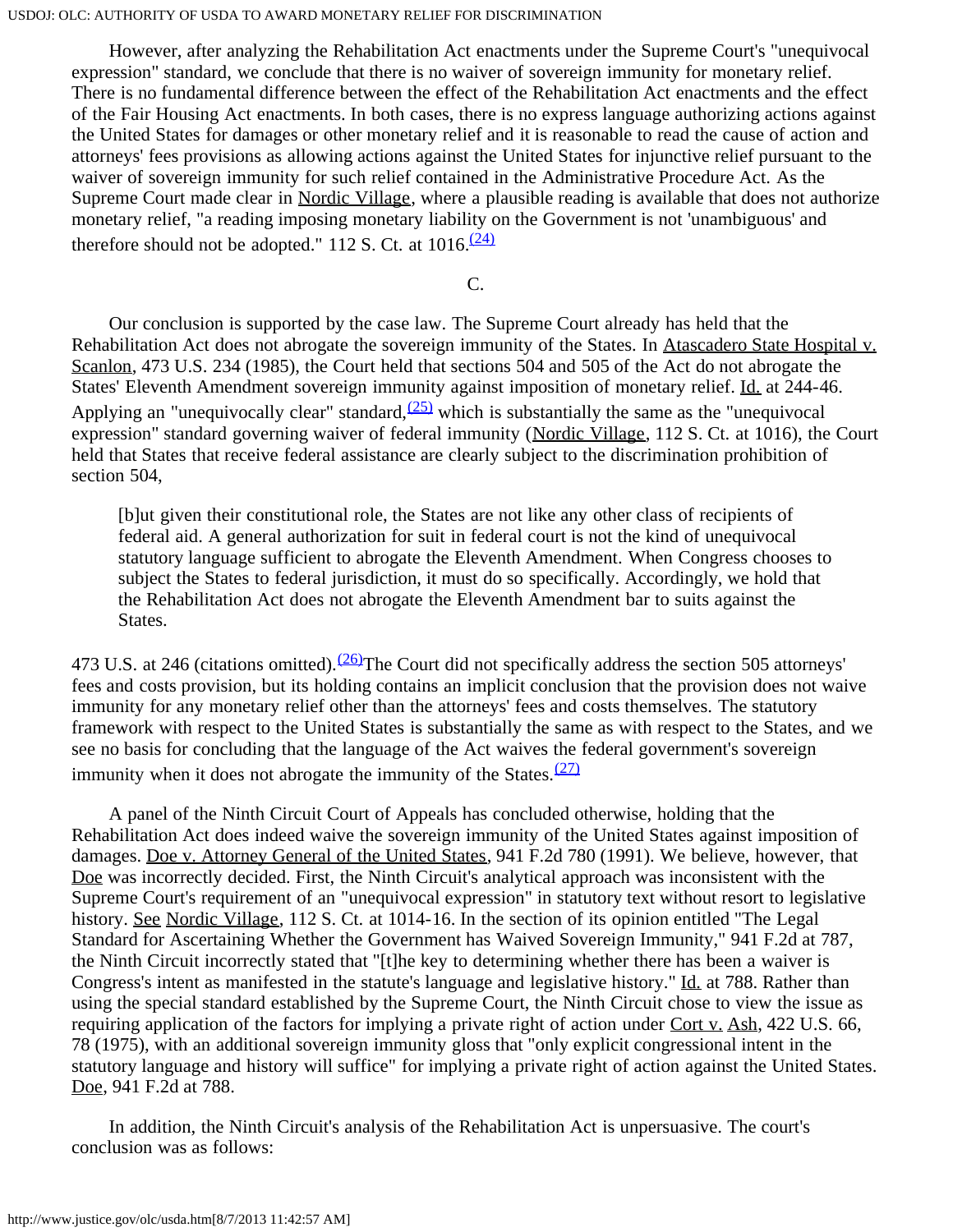In amending section 504, Congress made certain that federal agencies would be liable for violations of the statute. Congress's insertion of federal agencies in the pre-existing clause subjecting others to liability and its broad-brush remedy provision indicate that Congress intended that there be no distinction among section 504 defendants.

 941 F.2d at 794. That conclusion is incorrect in two fundamental respects. First, the addition of federal agencies to section 504 was not to a "clause subjecting others to liability," but rather to a clause that imposed a non-discrimination substantive requirement and did not address liability in any way; it was not until section 505 was added in 1978 that the Rehabilitation Act addressed remedies. Second, the Supreme Court has rejected the view that the "broad-brush remedy provision [section 505] indicate[s] that Congress intended that there be no distinction among section 504 defendants." As discussed above, the Supreme Court opined in Atascadero State Hospital v. Scanlon that there are indeed distinctions to be made among section 504 defendants, holding that

given their constitutional role, the States are not like any other class of recipients of federal aid. A general authorization for suit in federal court is not the kind of unequivocal statutory language sufficient to abrogate the Eleventh Amendment. When Congress chooses to subject the States to federal jurisdiction, it must do so specifically.

473 U.S. at 246. The United States, of course, also has special constitutional status, and the approach taken in Atascadero requiring an unequivocal specific expression of intent to waive sovereign immunity is equally applicable in the context of the federal government. Nordic Village, 112 S. Ct. at 1016.

# V. EQUAL CREDIT OPPORTUNITY ACT

 In contrast to our preceding conclusions, we conclude that the Equal Credit Opportunity Act (the "Credit Act"), 15 U.S.C. §§ 1691 et seq., partially waives the sovereign immunity of the United States against the imposition of monetary relief, by authorizing an award of compensatory damages. Although this conclusion is not completely free from doubt because it is possible that the Supreme Court would require a more explicit statement of waiver, we reach this conclusion because we can find no reasonable explanation for a provision exempting all government creditors from liability for punitive damages other than that the provision recognizes that government creditors are liable for compensatory damages. There is no comparable provision in any of the other civil rights statutes addressed in this memorandum.

### A.

 The Credit Act prohibits any creditor from discriminating against any applicant with respect to any aspect of a credit transaction. § 1691(a). The term "creditor" is defined as "any person who regularly extends, renews, or continues credit; any person who regularly arranges for the extension, renewal, or continuation of credit; or any assignee of an original creditor who participates in the decision to extend, renew or continue credit." § 1691a(d). For purposes of the Act, a "person" is "a natural person, a corporation, government or governmental subdivision or agency, trust, estate partnership, cooperative, or association." § 1691a(f) (emphasis added).

 Although the Credit Act contains no further indication in its text or legislative history as to whether the governmental references in the definition of "person" were intended to include federal agencies, the natural understanding of the references is that the federal government is included, because the language is unrestricted and there is no language suggesting any different treatment for different levels of government. If it were intended that the federal government was to be exempt and the statute limited in its coverage to State and local governments, we would expect that the text of the statute would make such a distinction - or at least the distinction would be identified in legislative history. Neither the statute nor the legislative history contain any such suggestion.

 Our conclusion that the federal government is subject to the discrimination provisions of the Credit Act may be reinforced by reference to another, previously enacted statute that also regulates the extension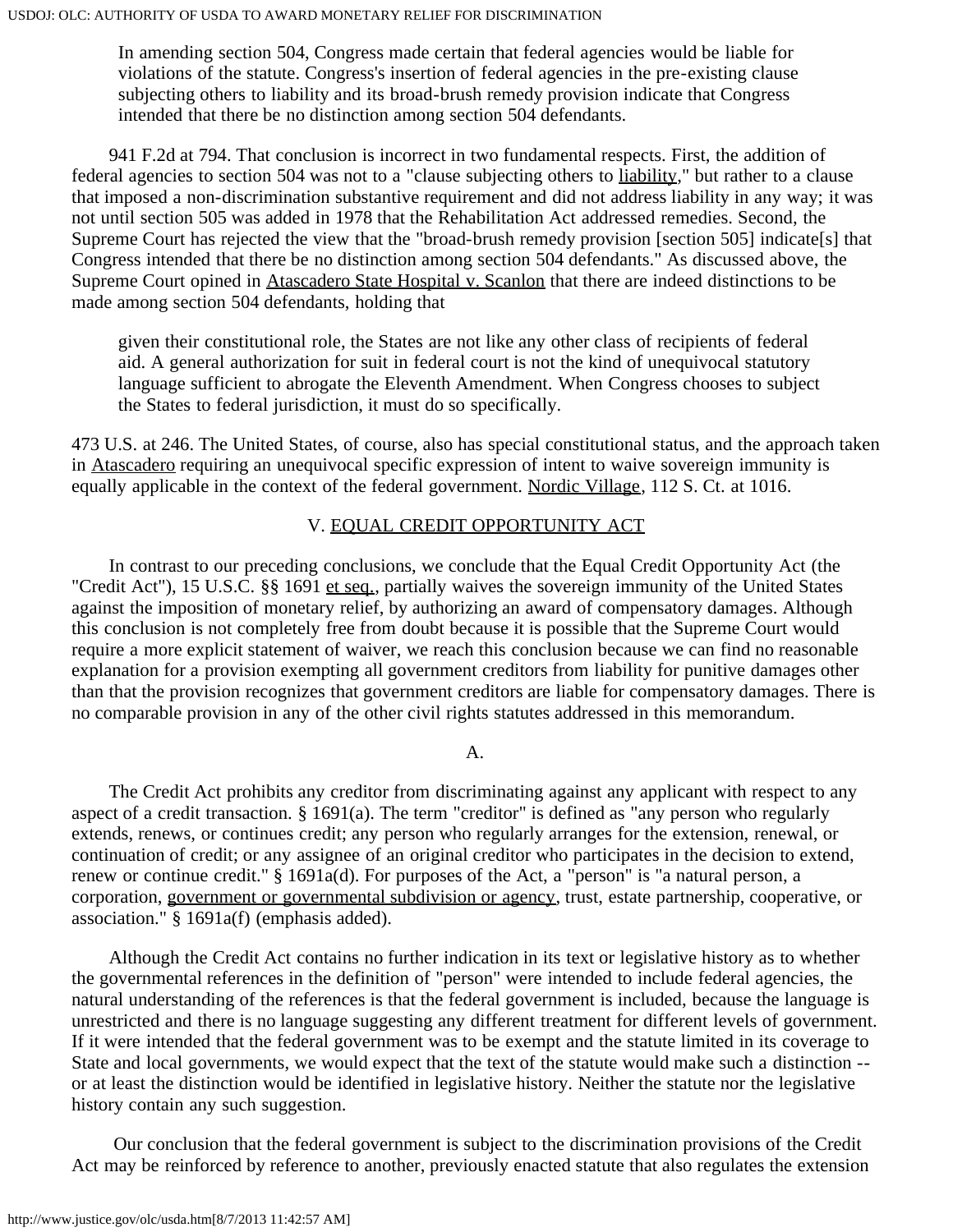of credit, the Truth in Lending Act ("TILA"), 15 U.S.C. §§ 1601 et seq. Both the Credit Act and TILA are part of the Consumer Credit Protection Act.<sup> $(28)$ </sup>Statutes addressing the same subject matter -- that is, statutes "in pari materia" -- should be construed together. $(29)$ 

 TILA uses the same language as the Credit Act concerning covered government organizations. TILA applies to any "creditor," which is defined as a "person" who regularly extends certain types of consumer credit. § 1602(f). "Person" is defined as a "natural person" or an "organization," § 1602(d), and "organization" includes a "government or governmental subdivision or agency." § 1602(c). As with the Credit Act, there is no further indication of what levels of government are covered. Unlike the Credit Act, however, TILA contains an express assertion of sovereign immunity in the enforcement section of the statute, thus indicating a clear recognition that the federal government is subject to the substantive provisions of TILA:

[N]o civil or criminal penalty provided under this subchapter for any violation thereof may be imposed upon the United States or any department or agency thereof, or any agency of any State or political subdivision.

§ 1612(b). It is reasonable to assume that when Congress defined "person" in the Credit Act to include a "government, governmental subdivision or agency," it intended those terms to have the same scope as the identical terms used in the previously enacted TILA. $(30)$ 

B.

 Of course, as discussed in prior sections of this memorandum, the fact that federal agencies are subject to the substantive requirements of the Credit Act does not necessarily mean that there has been a waiver of sovereign immunity against imposition of monetary liability for violation of such requirements. The Credit Act sovereign immunity question is not a simple one, because there is no language directly addressing the subject of sovereign immunity or directly stating that the United States may be subject to an award of monetary relief. However, as discussed below, we find there has been a waiver because the Act contains a provision that indirectly, but in our view unequivocally, indicates that the United States may be required to pay compensatory damages.

 Section 1691e of the Credit Act provides for a private right of action against creditors who violate the discrimination prohibitions of the Act. Under subsection (a), all creditors are liable for compensatory damages: "[a]ny creditor who fails to comply with any requirement imposed under this subchapter shall be liable to the aggrieved applicant for any actual damages sustained by such applicant acting either in an individual capacity or as a member of a class." Under subsection (b), all creditors except governmental creditors are liable for punitive damages: "[a]ny creditor, other than a government or governmental subdivision or agency . . . shall be liable to the aggrieved applicant for punitive damages . . . ." Equitable relief is authorized under subsection (c). $\frac{(31)}{21}$  Finally, under subsection (d), costs and attorneys' fees may be imposed: "In the case of any successful action under subsection  $(a),(b)$ , or  $(c)$ ..., the costs of the action, together with a reasonable attorney's fee as determined by the court, shall be added to any damages awarded by the court . . . ."

 Subsection (b) of section 1691e provides the key to finding a partial waiver of sovereign immunity against monetary relief. Coming immediately after a provision (subsection (a)) that states that all creditors are liable for compensatory damages, a provision exempting government creditors from liability for punitive damages necessarily implies a recognition that government creditors are otherwise liable for damages under the Act and remain liable for compensatory damages under the preceding section, which contains no such limitation. "[A] limitation of liability is nonsensical unless liability existed in the first place." Pennsylvania v. Union Gas Co., 109 S. Ct. 2273, 2280 (1989) (holding that CERCLA abrogated State sovereign immunity based in part on implication of provisions exempting States from liability for certain actions).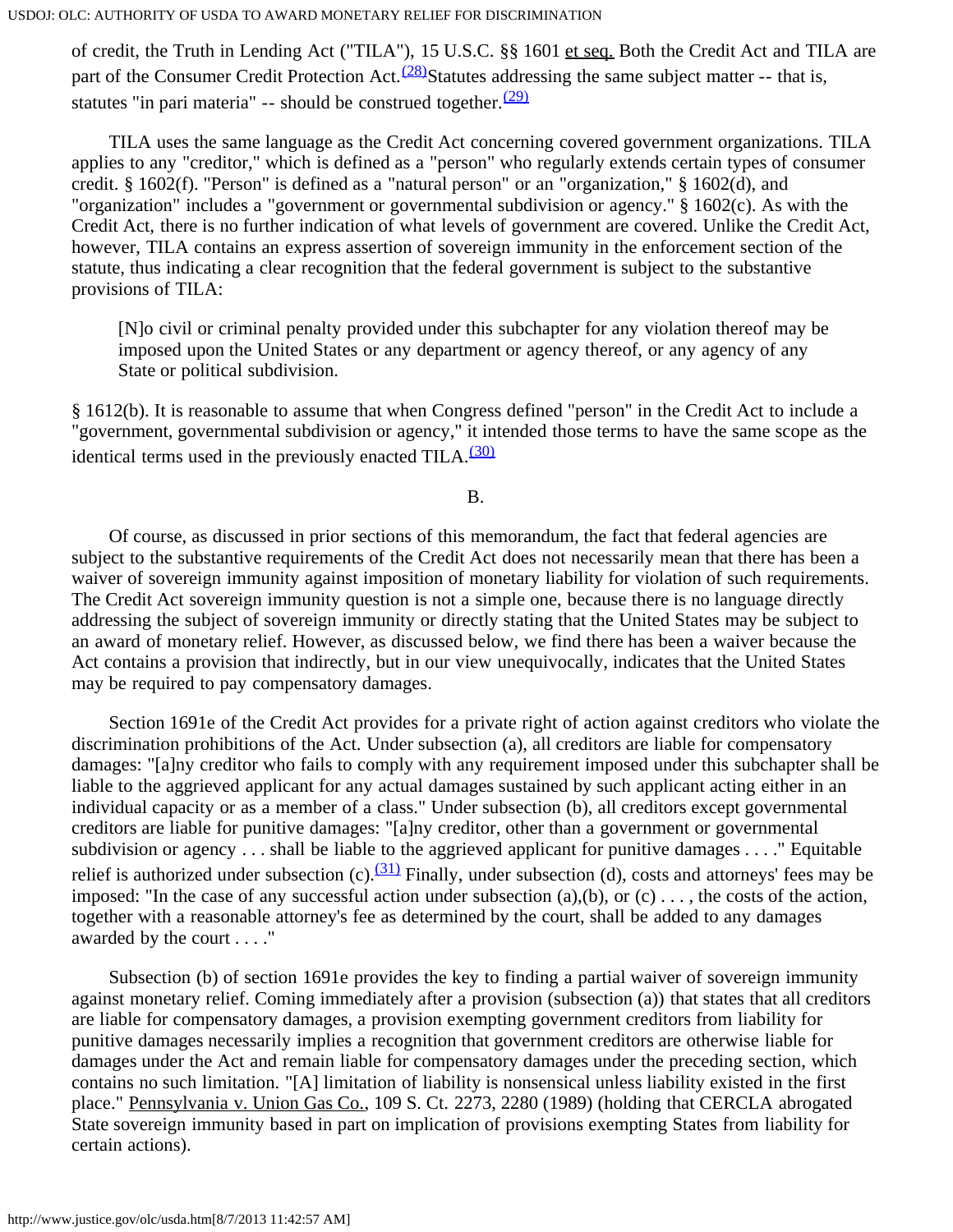Thus, the Credit Act is different from the Fair Housing Act and the Rehabilitation Act in the fundamental respect that it contains a provision indicating liability for damages that is susceptible to no other plausible interpretation that would not impose liability. Whereas we concluded that the attorneys' fees provisions in the Fair Housing Act and the Rehabilitation Act did not satisfy the "unequivocal expression" standard because there was another plausible interpretation that did not impose monetary liability, see Nordic Village, Inc., 112 S. Ct. at 1016, the interpretation of subsections (a) and (b) that subjects government creditors, including the United States, to liability for compensatory damages is the only plausible interpretation. Accordingly, we conclude that the Credit Act waives sovereign immunity with respect to compensatory damages. $\frac{(32)}{2}$  $\frac{(32)}{2}$  $\frac{(32)}{2}$ 

### VI. ATTORNEYS' FEES AND COSTS

 The analysis for whether attorneys' fees and costs may be awarded under the civil rights statutes whose anti-discrimination provisions apply to federal agencies is simpler than the foregoing analysis on whether monetary relief may be awarded. There is no need to decide whether the individual civil rights statutes waive sovereign immunity for attorneys' fees and costs, because the Equal Access to Justice Act (the "EAJA") expressly waives sovereign immunity. Immunity for costs is waived by 28 U.S.C. § 2412(a), and immunity for attorneys' fees is waived by 28 U.S.C. §§ 2412(b) and 2412(d). Each of these sections contains language authorizing an award of attorneys' fees or expenses to "the prevailing party in any civil action brought by or against the United States."

 The EAJA also specifically addresses the extent of the United States' liability for attorneys' fees and costs. There are two separate attorneys' fees regimes under the EAJA. Under 28 U.S.C. § 2412(b), a court may award attorneys' fees against the United States, and if it does, "[t]he United States shall be liable for [attorneys'] fees and expenses to the same extent that any other party would be liable under the common law or under the terms of any statute which specifically provides for such an award." $(33)$  Because the common law applies the "American Rule," which provides that each litigant must ordinarily pay his or her own lawyer, Alyeska Pipeline Service Co. v. Wilderness Society, 421 U.S. 240, 247 (1975), the extent of liability for attorneys' fees under the individual civil rights statutes should generally be governed by the specific fee-shifting language of the statutes, each of which authorizes the court to award "a reasonable attorney's fee." $\frac{(34)}{2}$  $\frac{(34)}{2}$  $\frac{(34)}{2}$ 

 As an alternative to an award of attorneys' fees under section 2412(b), the EAJA provides in section 2412(d) for a mandatory award of attorneys' fees against the United States (upon application by the prevailing party), except when the United States' position was substantially justified or when special circumstances would make an award of fees unjust. Under subsection (d), attorneys' fees are capped at the rate of \$75 per hour, absent a special judicial finding that special factors justify higher fees, §  $2412(d)(2)(A)$ , and parties may only recover if they have incomes or net worths below certain levels, §  $2412(d)(2)(B)$ .

 The EAJA also provides for the extent of the United States' liability for costs: "[A] judgment for costs when taxed against the United States shall . . . be limited to reimbursing in whole or in part the prevailing party for the costs incurred by such party in the litigation." 28 U.S.C.  $\frac{1}{2}$  2412(a)(1). Because this provision begins with the caveat "[e]xcept as specifically provided by statute," it is necessary to decide whether the civil rights statutes provide differently with respect to costs. The Rehabilitation Act and the Equal Credit Opportunity Act do not contain language specifically addressing the liability of the United States for costs. See 29 U.S.C. § 794a(b); 15 U.S.C. § 1691e(d). Therefore, the EAJA provision applies under those two statutes. The Fair Housing Act, however, does contain a specific provision that displaces the EAJA provision. It provides that "[t]he United States shall be liable for . . . costs to the same extent as a private person." 42 U.S.C. § 3613(c)(2).

### VII. CONCLUSIONS

The Supreme Court has established a strict "unequivocal expression" standard for determinations on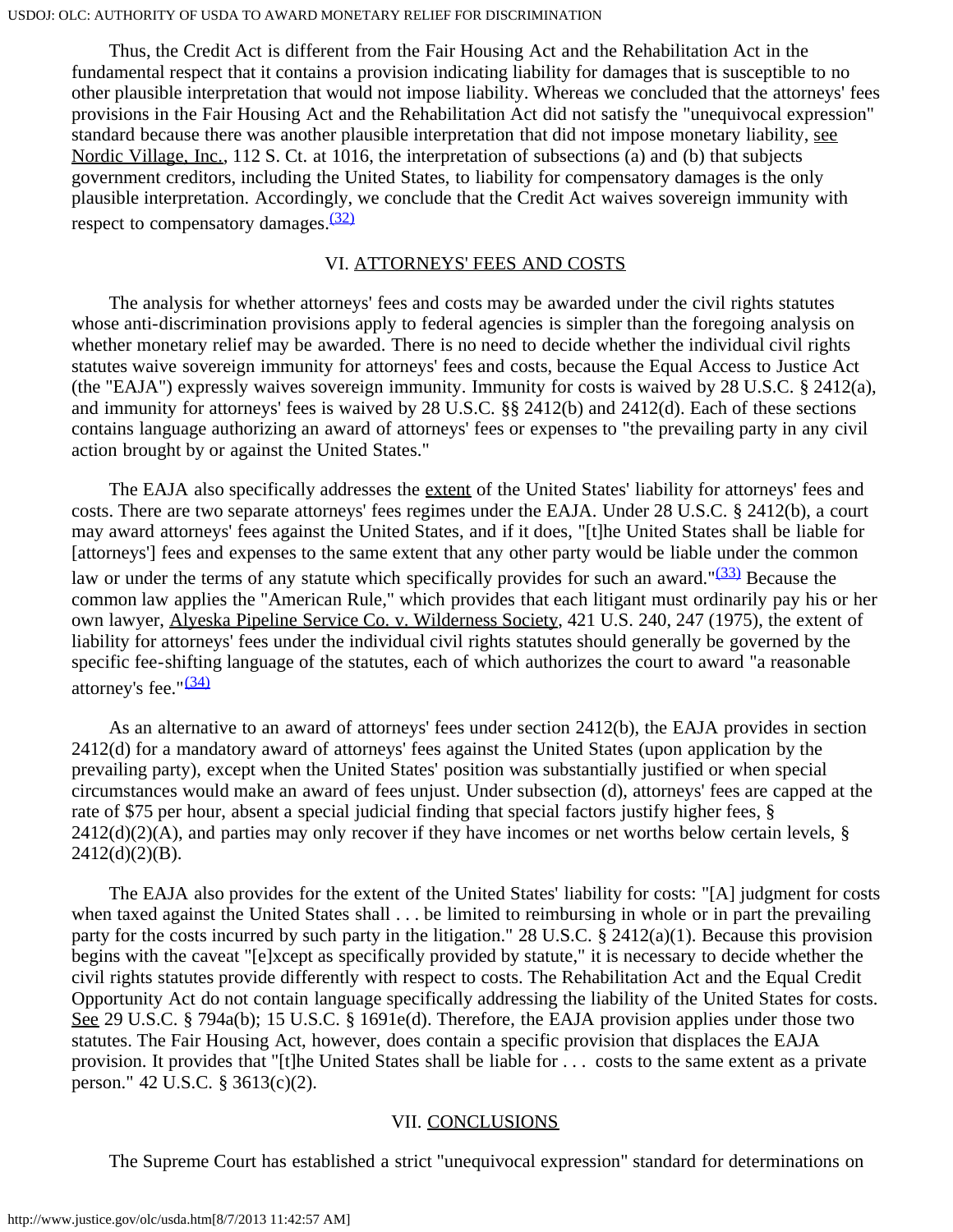whether a statute waives the sovereign immunity of the United States against imposition of monetary relief. One of the civil rights statutes that we have been asked to review, Title VI of the Civil Rights Act of 1964, does not prohibit discrimination by federal agencies. Anti-discrimination provisions in the remaining statutes do apply to federal agencies but only one of them, the Equal Credit Opportunity Act, contains a waiver of sovereign immunity regarding monetary relief, and that waiver is limited to compensatory damages. Agencies therefore have authority to provide compensatory damages to the extent allowed by the Credit Act in their voluntary settlement of discrimination claims if the conduct complained of violates the Credit Act. In addition, the Equal Access to Justice Act authorizes awards of attorneys' fees and costs against federal agencies.

> Walter Dellinger Assistant Attorney General

<span id="page-12-0"></span> $1$ See Letter to Walter Dellinger, Acting Assistant Attorney General, Office of Legal Counsel, from James S. Gilliland, General Counsel, Department of Agriculture (Oct. 8, 1993).

<span id="page-12-1"></span> $2$ See also 31 U.S.C. § 1341(a)(1) (Anti-Deficiency Act).

<span id="page-12-2"></span><sup>3</sup>Waiving sovereign immunity, Title VII expressly authorizes awards of back pay against federal agencies. A provision in Title VII entitled "Employment by Federal Government," 42 U.S.C. § 2000e-16, prohibits discrimination by federal agencies (subsec. (a)); authorizes a civil action in which "the head of the department, agency, or unit . . . shall be the defendant" (subsec. (c)); and incorporates the remedies provisions of 42 U.S.C. § 2000e-5 for such civil actions (subsec. (d)). Awards of back pay are expressly authorized by 42 U.S.C. § 2000e-5(g). Subsequent to issuance of the Comptroller General opinions cited in the text, Title VII was amended to provide for compensatory damage awards against all parties, including federal agencies, and punitive damage awards against all non-government parties. 42 U.S.C. § 1981a(b).

<span id="page-12-3"></span><sup>4</sup>The same appropriations limitation exists for settlements of litigation by the Department of Justice as exists for settlements of administrative proceedings by agencies. This Office has previously opined that the permanent appropriation established pursuant to 31 U.S.C. § 1304 ("the judgment fund") is available "for the payment of non-tort settlements authorized by the Attorney General or his designee, whose payment is 'not otherwise provided for,' if and only if the cause of action that gave rise to the settlement could have resulted in a final money judgment." 13 Op. O.L.C. 118, 125 (1989) (preliminary print) (emphasis added) (quoting 31 U.S.C. § 1304).

<span id="page-12-4"></span><sup>5</sup>The Court expressly identified in <u>Department of Energy</u> the fundamental difference between the substantive coverage of a statute and liability for violations of the statute, stating that the Clean Water Act contains "separate statutory recognition of three manifestations of governmental power to which the United States is subjected: substantive and procedural requirements; administrative authority; and 'process and sanctions,' whether 'enforced' in courts or otherwise. Substantive requirements are thus distinguished from judicial process . . . ." 112 S. Ct. at 1637.

<span id="page-12-5"></span> $<sup>6</sup>$ Applying its rule that waivers of sovereign immunity must be unequivocally expressed in the statutory</sup> text, the Court declined to consider the legislative history in an attempt to resolve the ambiguity. Id.

<span id="page-12-6"></span><sup>7</sup>See Letters from Roberta Achtenberg, Assistant Secretary for Fair Housing and Equal Opportunity, and Nelson Diaz, General Counsel, U.S. Department of Housing And Urban Development (Nov. 15, 1993); Elaine R. Jones, Director-Counsel, NAACP Legal Defense and Educational Fund, Inc. (Oct. 28, 1993); Bill Lann Lee, Western Regional Counsel, NAACP Legal Defense and Educational Fund, Inc. (Nov. 12,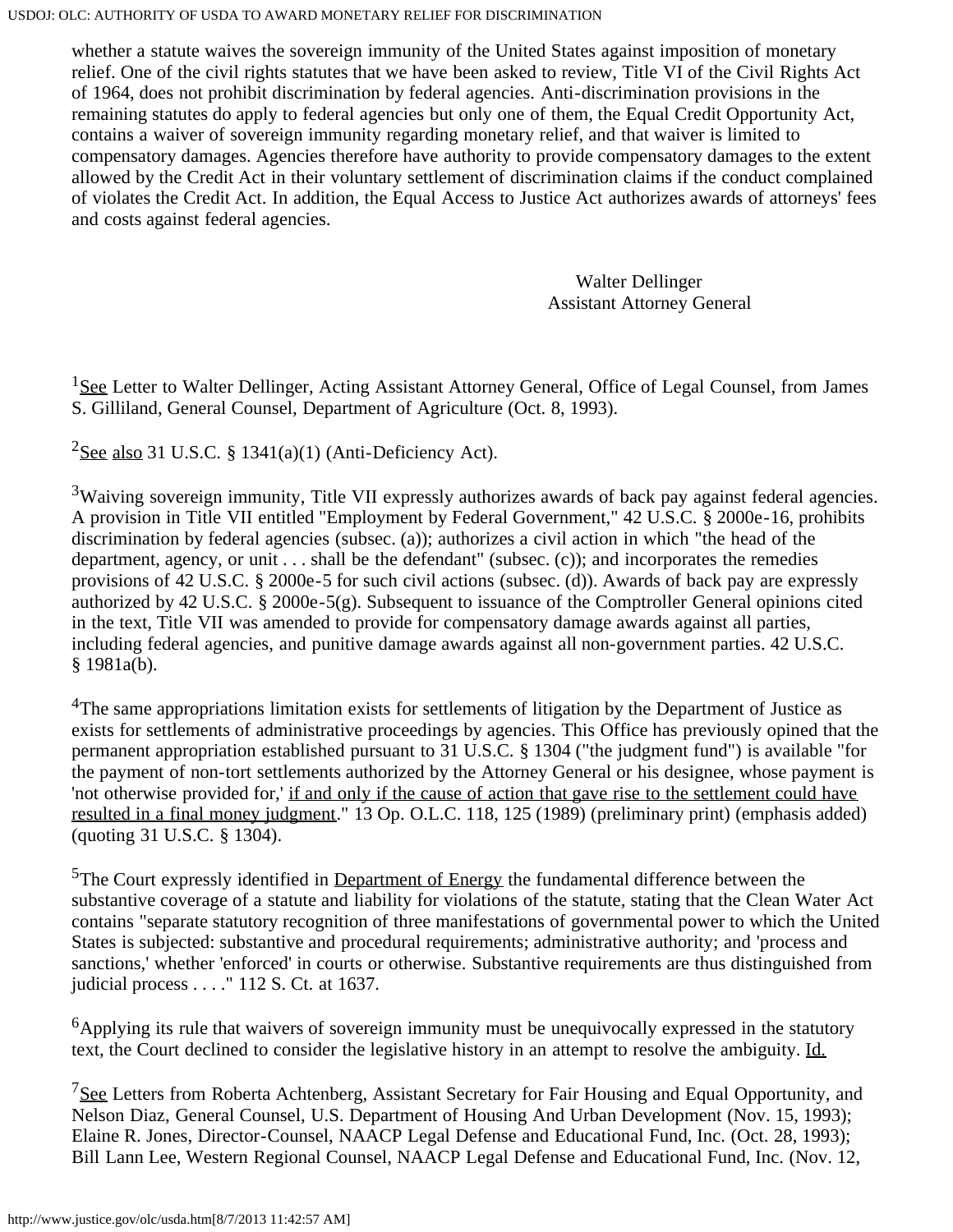1993; Nov. 24, 1993); Les Mendelsohn, Esq., Speiser, Krause, Madole & Mendelsohn (Nov. 4, 1993); David H. Harris, Jr., Executive Director, Land Loss Prevention Project (Nov. 5, 1993, Nov. 8, 1993).

<span id="page-13-0"></span>8The Fair Housing Act was originally enacted as Title VIII of the Civil Rights Act of 1968, Pub.L. No. 90-284, 82 Stat. 73 (1968).

<span id="page-13-1"></span><sup>9</sup>For the same reason it is also unnecessary to resolve whether the discrimination prohibitions in sections 3606 and 3617 apply to federal agencies. We note, however, that these sections do not appear to be directed at government activities. Section 3606 makes it unlawful to discriminate with respect to "access to or membership or participation in any multiple-listing service, real estate brokers' organization or other service, organization, or facility relating to the business of selling or renting dwellings." Section 3617 makes it unlawful to "coerce, intimidate, threaten, or interfere with any person" with respect to the exercise of rights protected by sections 3603-3606 of the Act.

<span id="page-13-2"></span> $10$ The Supreme Court has stated that the standard for establishing a waiver of the federal government's sovereign immunity is substantially the same as the standard for finding congressional abrogation of state Eleventh Amendment immunity. See Nordic Village, 112 S. Ct. at 1016. Eleventh Amendment cases like Atascadero and Missouri Public Health Dept. are therefore helpful in our analysis.

<span id="page-13-3"></span> $11$  The legislative history of this APA provision indicates that its purpose was "to eliminate the defense of sovereign immunity with respect to any action in a court of the United States seeking relief other than money damages and based on the assertion of unlawful official action by a Federal officer." S. Rep. No. 996, 94th Cong., 2d Sess. at 2 (1976), reprinted in 1976 U.S.C.C.A.N. 6121. See also id. at 9, 1976 U.S.C.C.A.N. at 6129 ("[T]he time [has] now come to eliminate the sovereign immunity defense in all equitable actions for specific relief against a Federal agency or officer acting in an official capacity."). See generally, Kenneth C. Davis, Administrative Law Treatise § 23.19, at 192 (2nd ed. 1983) ("The meaning of the 1976 legislation is entirely clear on its face, and that meaning is fully corroborated by the legislative history. That meaning is very simple: Sovereign immunity in suits for relief other than money damages is no longer a defense.").

<span id="page-13-4"></span><sup>12</sup>State of Alabama v. Bowsher, 734 F. Supp. 525, 533 (D.D.C. 1990), quoting P. Bator, P. Mishkin, D. Meltzer & D. Shapiro, Hart and Wechsler's The Federal Courts and the Federal System 1154 (3rd ed. 1988), and citing National Ass'n of Counties v. Baker, 842 F.2d 369, 373 (D.C. Cir. 1988), cert. denied, 488 U.S. 1005 (1989); Schnapper v. Foley, 667 F.2d 102, 108 (D.C. Cir. 1981), cert. denied, 455 U.S. 948 (1982); Sea-land Service, Inc. v. Alaska R.R., 659 F.2d 243, 244 (D.C. Cir. 1981), cert. denied, 455 U.S. 919 (1982).

<span id="page-13-5"></span><sup>13</sup>See, e.g., Specter v. Garrett, 995 F.2d 404, 410 (3rd Cir. 1993) ("the waiver of sovereign immunity contained in [the APA] is not limited to suits brought under the APA"); Red Lake Band of Chippewa Indians v. Barlow, 846 F.2d 474, 476 (8th Cir. 1988) ("[T]he waiver of sovereign immunity contained in [the APA] is not dependent on application of the procedures and review standards of the APA. It is dependent on the suit against the government being one for non-monetary relief.").

<span id="page-13-6"></span><sup>14</sup>Another alternative interpretation may also be possible. Because the United States may intervene in private actions brought under section 3613 in order to seek broader relief, see 42 U.S.C. § 3613(e), it is possible that the United States could incur liability for attorneys' fees and costs without being a defendant. We find this interpretation to be less plausible than the non-monetary relief interpretation because the latter gives effect to provisions in the same subsection, which is devoted to "[r]elief which may be granted," 42 U.S.C. § 3613(c), while the former requires reading together separate subsections and inferring that Congress may have contemplated in subsection (c) that interventions by the Attorney General under subsection (e), in cases where she "certifies that the case is of general public importance" and seeks broader relief, might result in awards of attorneys' fees and costs against the United States.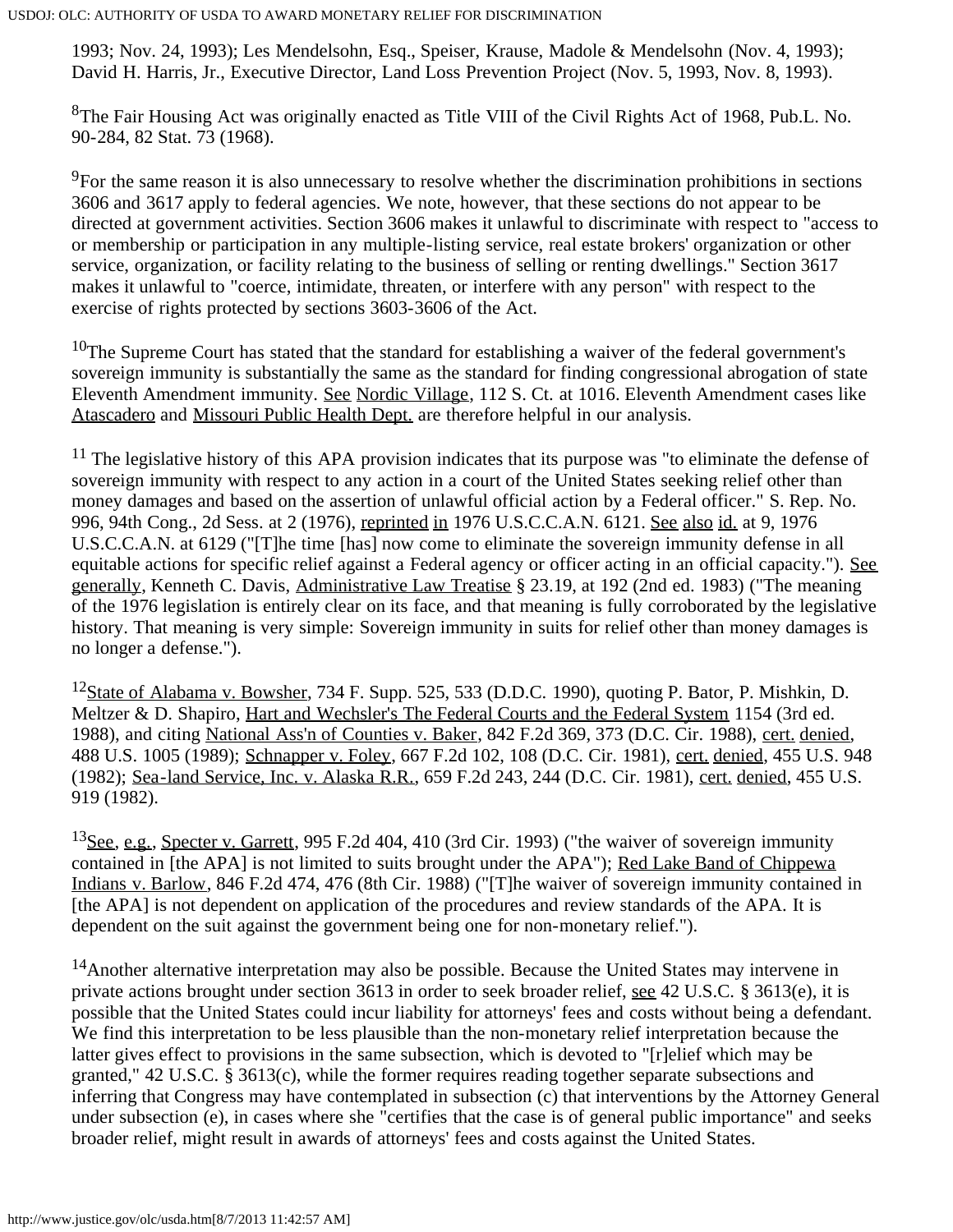<span id="page-14-0"></span><sup>15</sup>Justice Scalia criticized this methodology in Pennsylvania v. Union Gas Co., 491 U.S. 1, 29-30 (1989) (Scalia, J., concurring in part and dissenting in part) ("That methodology is appropriate . . . if one assumes that the task of a court of law is to plumb the intent of the particular Congress that enacted a particular provision. That methodology is not mine . . . . It is our task . . . not to enter the minds of the Members of Congress . . . but rather to give fair and reasonable meaning to the text of the United States Code, adopted by various Congresses at various times."). Notwithstanding this criticism, we believe the methodology is appropriate here. Whatever the merit of Justice Scalia's emphasis of code meaning over congressional intent in other contexts, we do not think that approach is required or desirable where the question presented is whether sovereign immunity has been waived and more than one statutory enactment is involved. We note that no other Justice expressed agreement with Justice Scalia's statement in Union Gas. Moreover, the Court's majority in Dellmuth used this approach. See 491 U.S. at 227-32.

<span id="page-14-1"></span><sup>16</sup> Although legislative history cannot be relied upon to provide the "unequivocal expression" the Supreme Court requires, Nordic Village, 112 S.Ct. at 1016, we believe it is permissible to cite legislative history to reinforce a text-based conclusion that a statute does not waive sovereign immunity. Confidence in a conclusion based on the text can be strengthened where the legislative history reveals no evidence of intent to waive sovereign immunity.

<span id="page-14-2"></span> $17$ In the discussion of section 813(c) in the section-by-section portion of the report, the committee focused on removing the punitive damages limitation. The following is the entirety of the discussion of section 813(c):

Section 813(c) provides for the types of relief a court may grant. This section is intended to continue the types of relief that are provided under current law, but removes the \$1000 limitation on the award of punitive damages. The Committee believes that the limit on punitive damages served as a major impediment to imposing an effective deterrent on violators and a disincentive for private persons to bring suits under existing law. The Committee intends that courts be able to award all remedies provided under this section. As in Section 812(o), the court may also award attorney's fees and costs.

1988 U.S.C.C.A.N. at 2200-01.

<span id="page-14-3"></span> $^{18}$ For example, the attorneys' fees provision in Title VII of the Civil Rights of 1964 (employment) discrimination) contains the following similar language concerning the United States: "[T]he court . . . may allow the prevailing party, other than . . . the United States, a reasonable attorney's fee (including expert fees) as part of the costs, and . . . the United States shall be liable for costs the same as a private person." 42 U.S.C. § 2000e-5(k).

<span id="page-14-4"></span><sup>19</sup> The Court's opinion in Dellmuth relies heavily on Atascadero State Hospital v. Scanlon, 473 U.S. 234 (1985). See 491 U.S. at 227, 230-32. Atascadero also strongly supports the conclusion that the Fair Housing Act does not waive sovereign immunity for monetary relief. Atascadero concerned the discrimination provisions of the Rehabilitation Act of 1973 and is discussed in detail in the next section of this memorandum, which addresses that Act. Atascadero held that the Rehabilitation Act does not abrogate the sovereign immunity of the States. We conclude in the next section that the analysis in that case should apply fully to actions against the federal government. The case is significant for purposes of the discussion in this section because the Rehabilitation Act has a structure that is similar to the Fair Housing Act.

<span id="page-14-5"></span><sup>20</sup> Letter to Walter Dellinger, Assistant Attorney General, Office of Legal Counsel, from Roberta Achtenberg, Assistant Secretary for Fair Housing and Equal Opportunity, and Nelson Diaz, General Counsel, at 1 (Nov. 15, 1993).

<span id="page-14-6"></span>21Pub.L. No. 95-602, § 119, 92 Stat. 2982.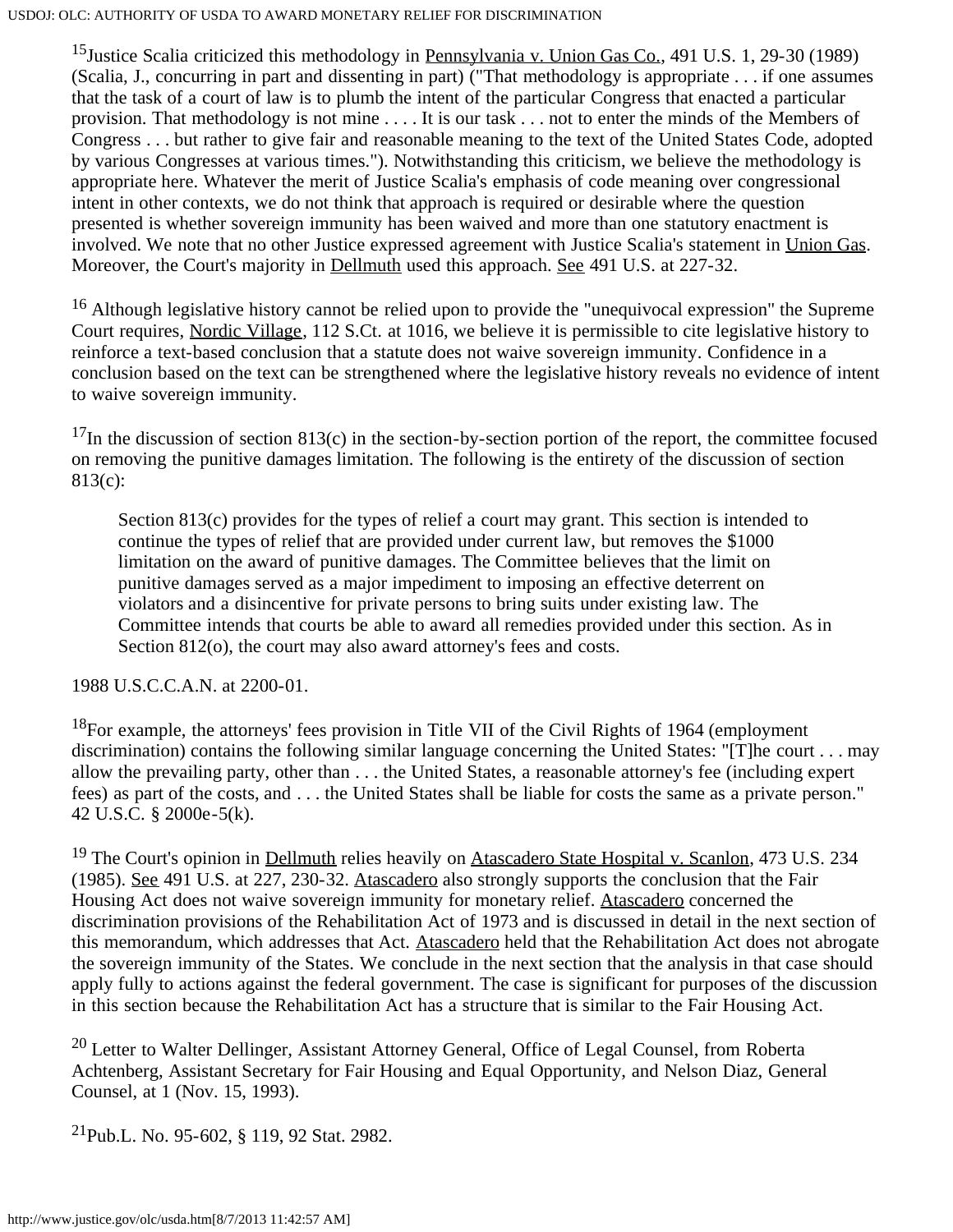<span id="page-15-0"></span>22Pub.L. No. 95-602, § 120, 92 Stat. 2982.

<span id="page-15-1"></span><sup>23</sup> The only other provision of section 505 (29 U.S.C. § 794a(a)(1)) concerns discrimination in federal employment, which we do not understand to be covered by your opinion request.

<span id="page-15-2"></span> $^{24}$ As we explained in the course of our consideration of the Fair Housing Act, we believe it is permissible to cite legislative history to reinforce a text-based conclusion that a statute does not waive sovereign immunity. We have reviewed the legislative history of the Rehabilitation Act amendments of 1978 and have found, as was the case with respect to the Fair Housing Act amendments of 1988, that it does not include any consideration of the subjects of sovereign immunity or of establishing monetary liability for the United States. Thus, it is consistent with our conclusion that those amendments do not waive sovereign immunity.

<span id="page-15-3"></span> $25$ Atascadero established the following standard: "Congress may abrogate the States' constitutionally secured immunity from suit in federal court only by making its intention unmistakably clear in the language of the statute." 473 U.S. at 242.

<span id="page-15-4"></span><sup>26</sup>Responding to the Supreme Court's decision in Atascadero, Congress passed legislation expressly abrogating the sovereign immunity of the States under the Rehabilitation Act and other civil rights statutes. Pub.L. No. 99-506, § 1003, 100 Stat. 1845 (1986). That legislation contained no provisions bearing on the sovereign immunity of the United States.

<span id="page-15-5"></span> $27$  The only treatment of the federal government in section 505 that is different from the treatment of the States (other than the obvious difference that federal agencies are not recipients of federal assistance) is that the attorneys' fees provision (paragraph (b)) does not allow the United States as a prevailing party to recover attorneys' fees. That exception says nothing, of course, about the liability of the United States for damages or other monetary relief, and the fact that the United States may be subject to attorneys' fees awards does not waive sovereign immunity for damages and other kinds of monetary relief.

<span id="page-15-6"></span> $^{28}$ TILA was enacted in 1968 as title I of the Consumer Credit Protection Act, Pub. L. 90-321, 82 Stat. 146, and the Credit Act was added to the Consumer Credit Protection Act as title VII in 1974, Pub. L. 93-495, title V, 88 Stat. 1521.

<span id="page-15-7"></span><sup>29</sup>See 2B Sutherland Stat. Const. § 51.02, at 121 (5th ed. 1992) ("It is assumed that whenever the legislature enacts a provision it has in mind previous statutes relating to the same subject matter. In the absence of any express repeal or amendment, the new provision is presumed in accord with the legislative policy embodied in those prior statutes. Thus, they all should be construed together.").

<span id="page-15-8"></span>30See 2B Sutherland, supra, § 51.02, at 122 ("Unless the context indicates otherwise, words or phrases in a provision that were used in a prior act pertaining to the same subject matter will be construed in the same sense.").

<span id="page-15-9"></span> $31$ "Upon application by an aggrieved applicant, the [court] may grant such equitable and declaratory relief as is necessary to enforce the requirements imposed under this subchapter." § 1691e(c).

<span id="page-15-10"></span> $32$  Our conclusion with respect to the waiver of sovereign immunity under the Credit Act has implications with respect to claims alleging violations of the Fair Housing Act. Although the latter statute does not waive sovereign immunity, conduct violative of that statute may also violate the Credit Act. The fact that the two statutes are, to some extent, coextensive is acknowledged in the Credit Act's provision that "[n]o person aggrieved by a violation of this subchapter and by a violation of section 3605 of [the Fair Housing Act] shall recover under this subchapter and section 3612 of [the Fair Housing Act], if such violation is based on the same transaction." 15 U.S.C. § 1691e(i). Thus, where a federal agency is discriminating in